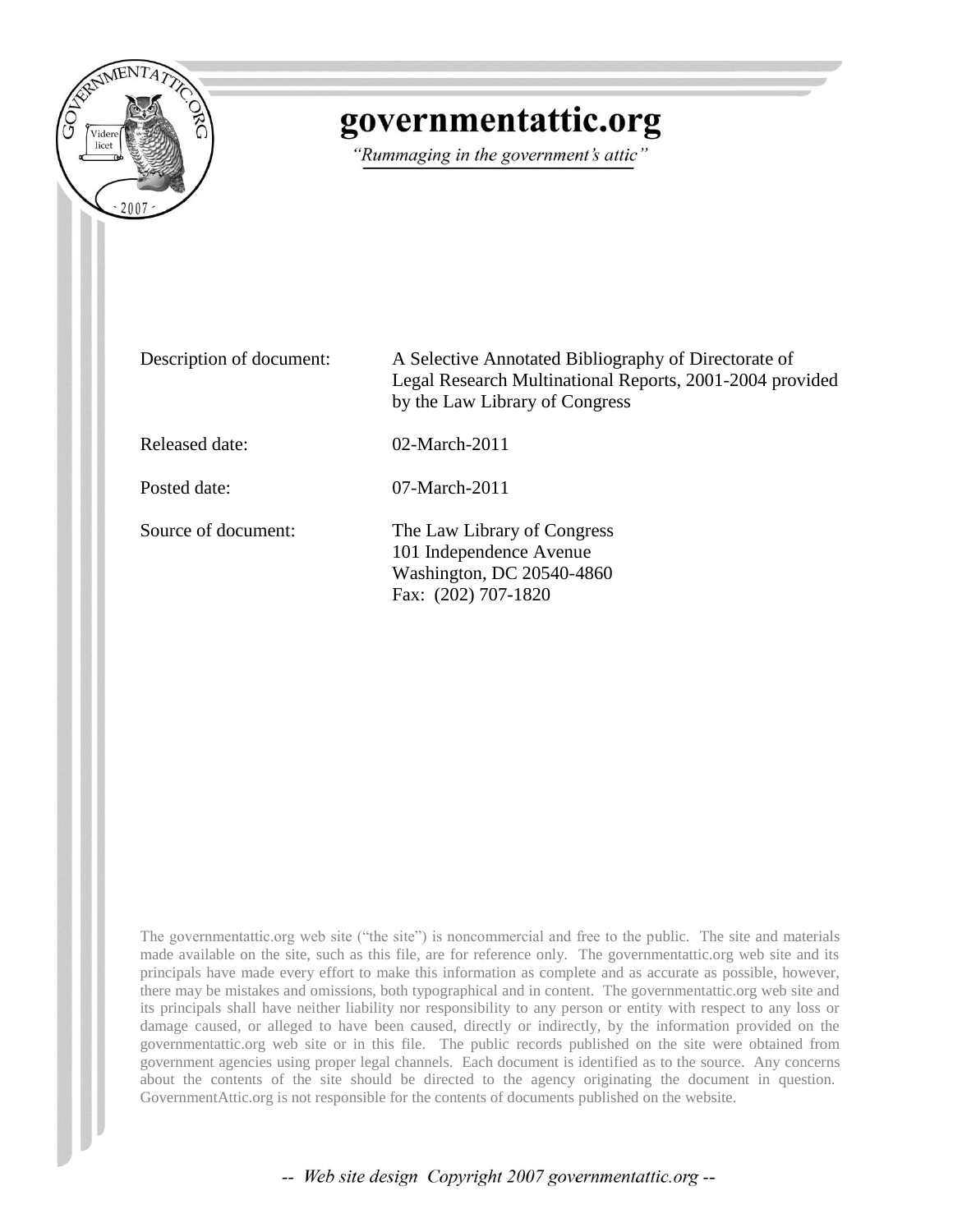A Selective Annotated Bibliography of Directorate of Legal Research Multinational Reports, 2001-2004

> *Prepared by Helane Davis August 6, 2004*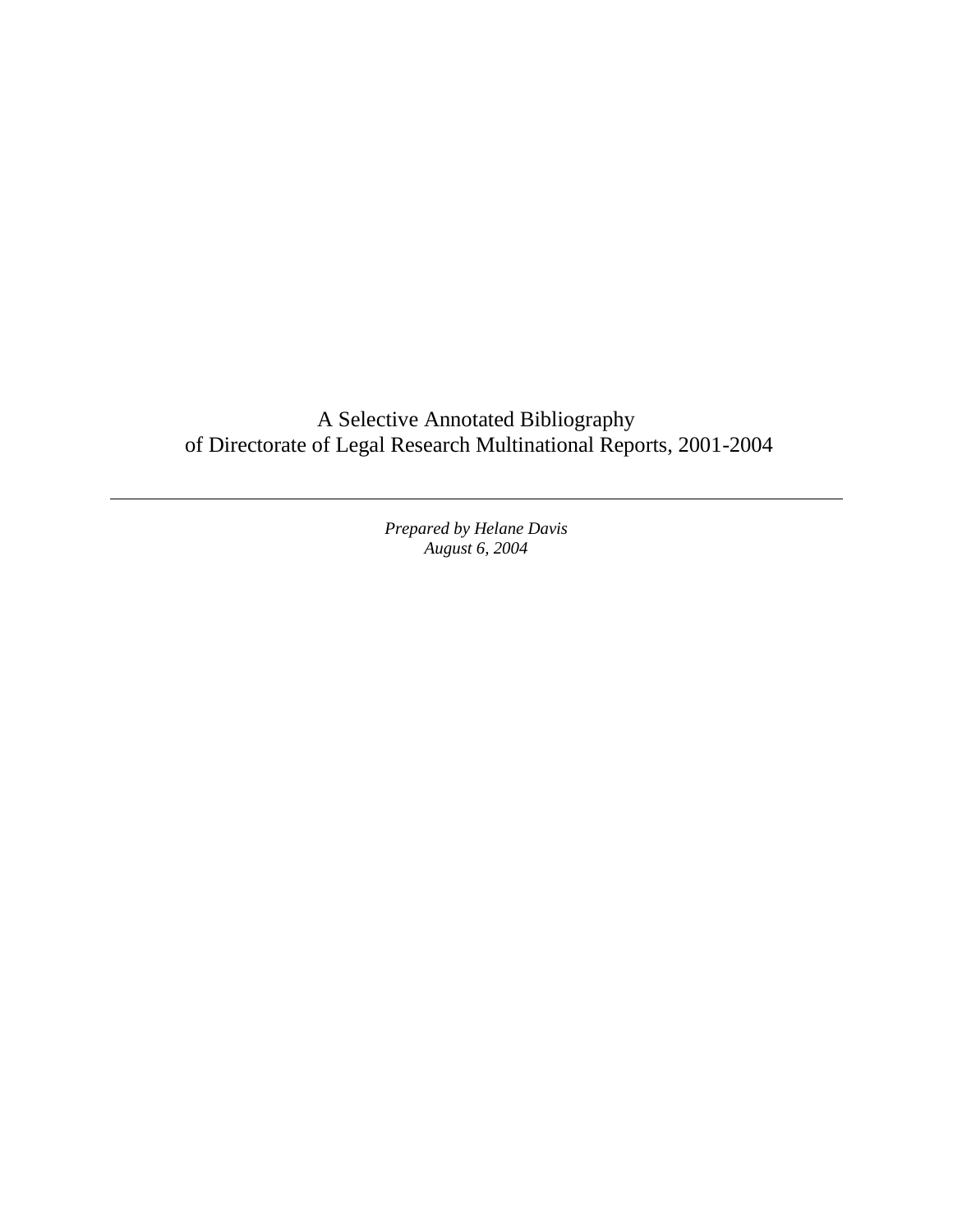| Adoption                                                             | 1         |
|----------------------------------------------------------------------|-----------|
|                                                                      | -1        |
| <b>Banks &amp; Finance</b> 1                                         |           |
|                                                                      |           |
|                                                                      |           |
|                                                                      |           |
|                                                                      |           |
|                                                                      |           |
|                                                                      |           |
|                                                                      |           |
|                                                                      |           |
|                                                                      | 5         |
|                                                                      |           |
|                                                                      |           |
|                                                                      |           |
|                                                                      |           |
|                                                                      |           |
|                                                                      |           |
|                                                                      |           |
|                                                                      |           |
|                                                                      | 7         |
|                                                                      | 7         |
|                                                                      |           |
|                                                                      |           |
|                                                                      | 7         |
| <b>HIV/AIDS</b><br><u> 2000 - Jan Alexander Alexander (h. 1888).</u> | 7         |
|                                                                      |           |
|                                                                      |           |
|                                                                      |           |
|                                                                      | 9         |
|                                                                      | 9         |
|                                                                      |           |
|                                                                      | <b>10</b> |
|                                                                      | 11        |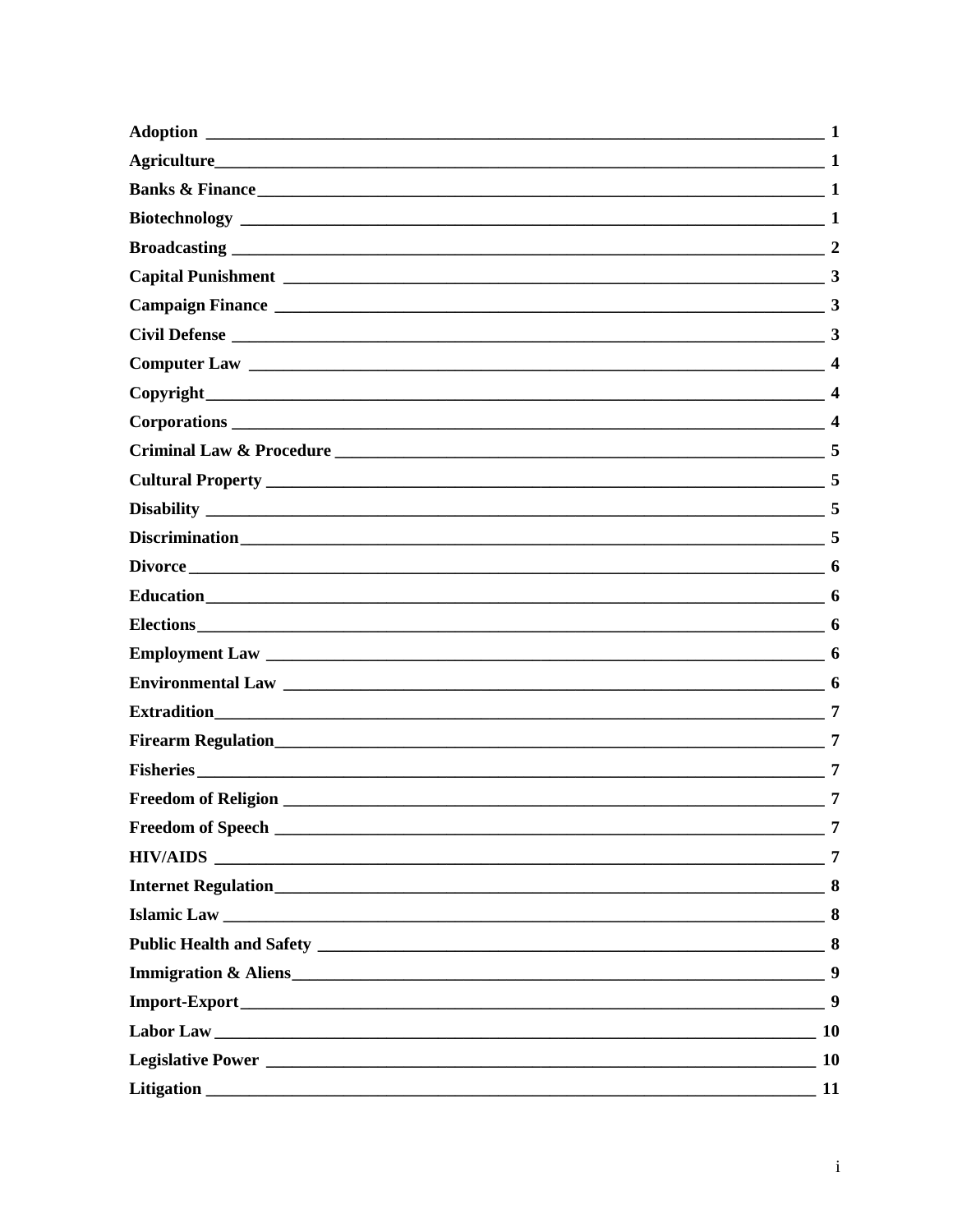|                   | 11        |
|-------------------|-----------|
|                   |           |
|                   |           |
|                   |           |
|                   |           |
|                   | <b>13</b> |
|                   |           |
|                   |           |
|                   |           |
|                   |           |
|                   |           |
|                   |           |
|                   |           |
|                   |           |
|                   |           |
|                   |           |
|                   |           |
|                   | 17        |
|                   |           |
|                   | 18        |
| <b>War Crimes</b> | 18        |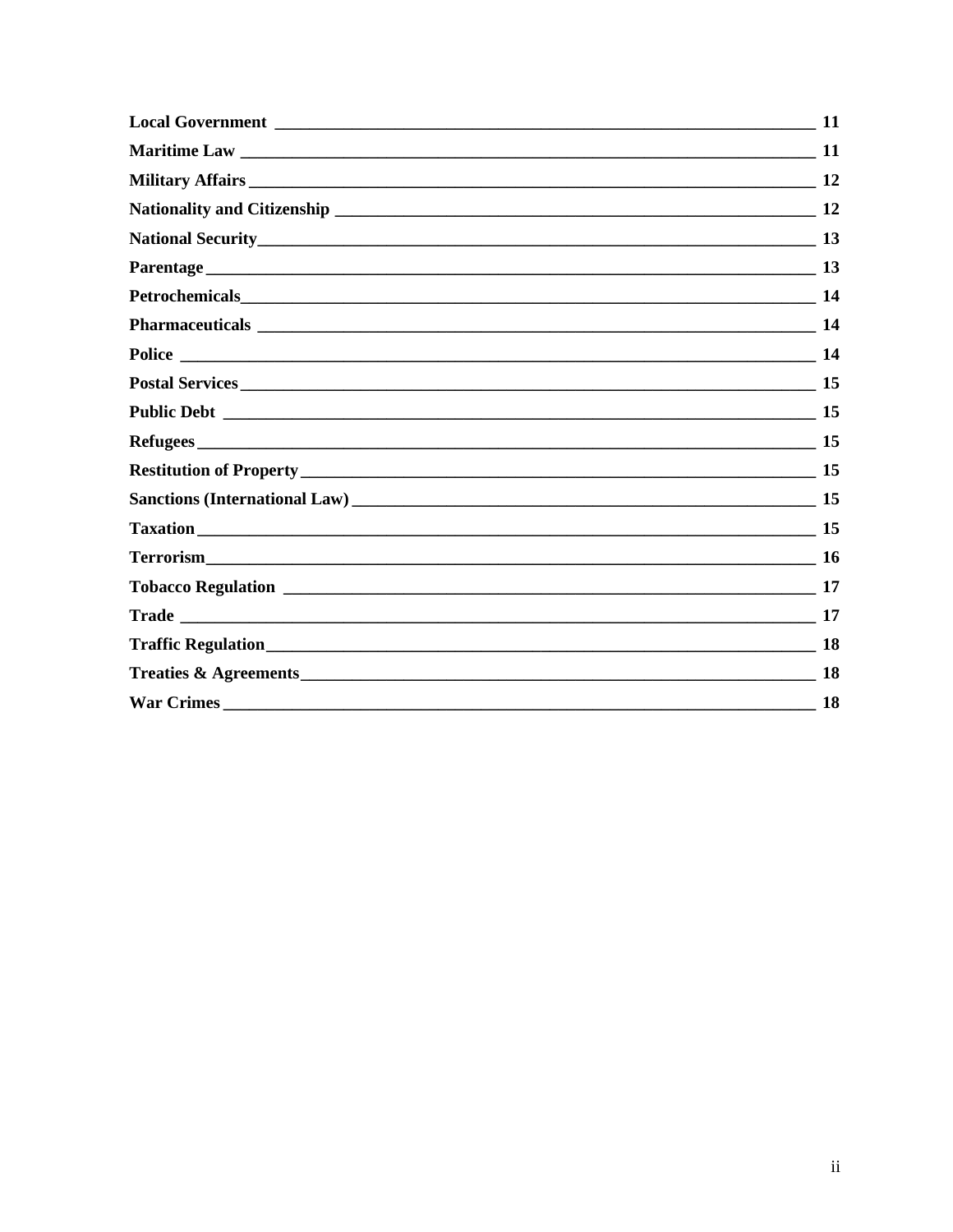#### <span id="page-4-0"></span>**Adoption**

Mwalimu & Clarke, *Adoption* (Rep. No. 2004-00317, January 2004). An overview of adoption law and procedures in Ghana and Jamaica, including the tension between statutory and customary law in Ghana, and the statutory requirements for adoption in Jamaica.

## <span id="page-4-1"></span>**Agriculture**

DeGlopper et al., *Duration of Plant Breeders' Rights* (Rep. No. 2003-15025, August 2003). Summarizes the legislation, regulations, and policies implemented by the signatories to the 1961 International Convention for the Protection of New Varieties of Plants. Jurisdictions covered: AU, CZ, DE, DK, FI, IL, JP, KR, NL, RO, SE, SL, UK.

## <span id="page-4-2"></span>**Banks & Finance**

Glos et al., *Bearer Bonds* (Rep. No. 2003-14679, May 2003).

Discusses the applicable statutory provisions regarding the issuance and accumulation of bearer bonds, and the extent to which these provisions are part of an overall securities regulation scheme, the civil code, or other provisions. Includes a bibliography the foreign law on bonds. Jurisdictions covered: BE, BM, DE, FR, IT, NL, UK.

Rodriguez-Ferrand et al., *Banking Policies* (Rep. No. 2000-8722, April 2002).

Explores banking privacy, money laundering, tax laws, information sharing, and cooperation, including: restrictions on bank employees divulging private information; legislation intended to conform to norms on international offshore finance; taxation on offshore companies; international agreements regarding enforcement; and surveillance of illicit financial operations. Includes a chart summarizing information for all jurisdictions. Jurisdictions covered: AG, CH, CO, LI, LX, Nauru.

# <span id="page-4-3"></span>**Biotechnology**

Papademetriou et al., *Regulation of Genetically Modified Organisms* (Rep. No. 2003-14490, April 2003). Evaluates laws, regulations, and policies regarding the research, production, marketing, licensing, and import or export of genetically modified organisms (GMOs) or raw materials, including animal and plant organisms, foodstuffs, and seeds. Jurisdictions covered: EU, JP, CN, RU.

#### DeGlopper et al., *Cloning* (Rep. No. 2002-14394, April 2003).

Describes the laws and regulations regarding reproductive and therapeutic cloning; explicit bans; regulation of stem cell research to the extent that it supports therapeutic cloning, and in its own right; regulation of other, related assisted reproduction technologies; patentability of human genetic elements; standards for the donation, procurement, testing, processing, storage and distribution of human tissues and cells; policy considerations related to prohibiting reproductive cloning while encouraging stem cell research; and international conventions and agreements, including the 1997 Council of Europe Convention for the Protection of Human Rights and Dignity of the Human Being with Regard to the Application of Biology and Medicine. Jurisdictions covered: AU, CN, DE, EU, FR, IT, IL, NO, UK.

Sfeir, *Biotechnology Regulation* (Rep. No. 2003-14502, March 2003).

Summarizes early agriculture-related biotechnology research and conferences, including multinational cooperation and the role of public sector institutes. Jurisdictions covered: EG, MA.

Rodriguez-Ferrand et al., *Human Cloning and Stem Cell Research* (Rep. No. 2002-13535, August 2002). Discusses legislation regarding human cloning, or in the absence of such legislation, related legislation on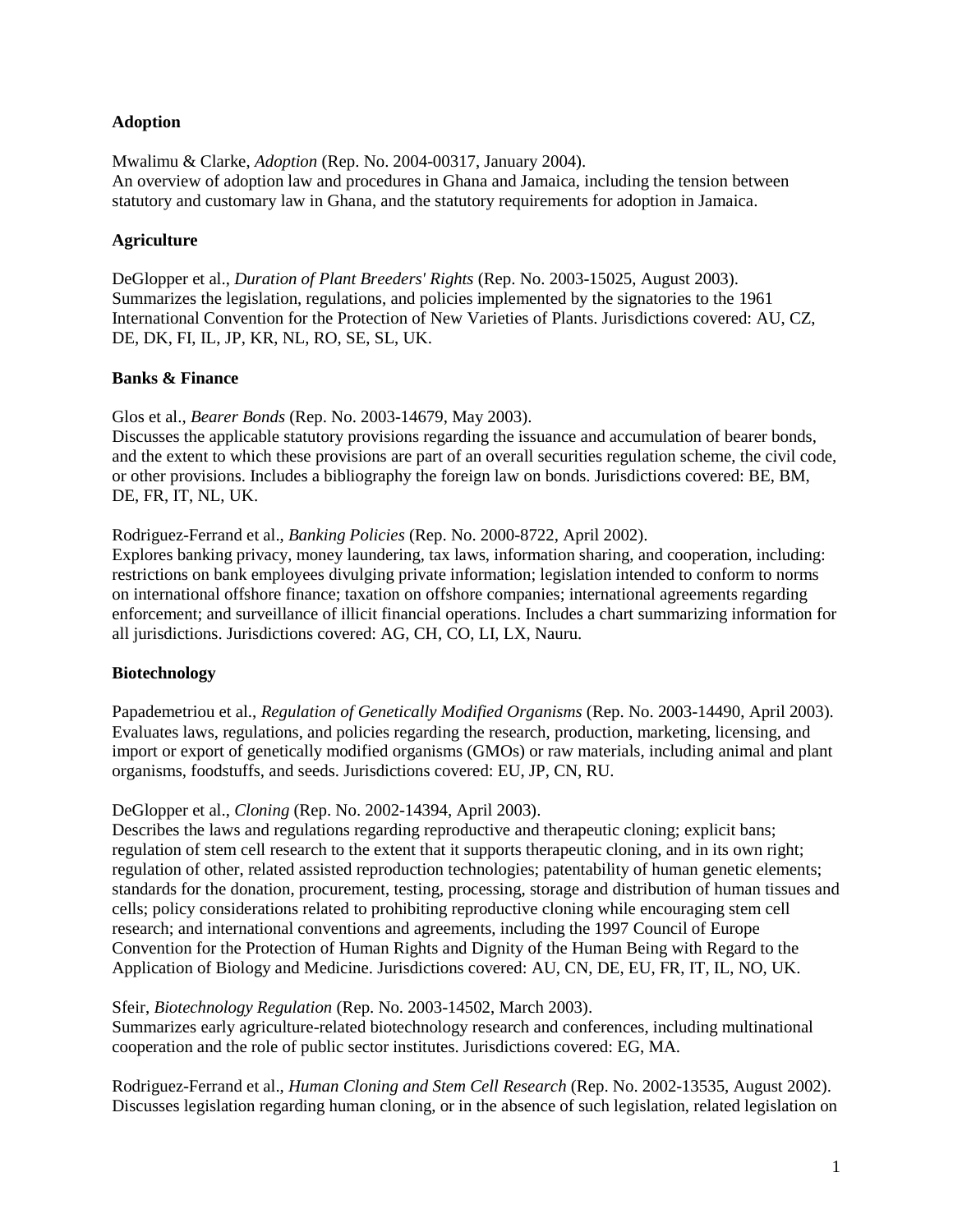tissue, cell or organ manipulation, or manipulation for purposes of race selection or combining species. Also notes restrictions on tissue or cells resulting from abortions. The report includes a chart that compares jurisdictions. Jurisdictions covered: AR, AU, CA, EU, MX, RU.

Clarke et al., *Human and Therapeutic Cloning: Recent Legal Developments* (Rep. No. 2002-12296, June 2002).

Describes recent development regarding regulation of human cloning and stem cell research, including procedures for limited use of stem cells, specific prohibitions, and ethical considerations. Jurisdictions covered: CA, EU, FR, IT, JP, RU, UK.

DeGlopper et al., *Regulation of Human Cloning* (Rep. No. 2002-11911, February 2002). Surveys restrictions on stem cell research, embryo research for therapeutic purposes, human (reproductive) cloning, and patentability of cells or stem cell lines. Also discusses the extent to which national laws and regulations comply or diverge from applicable European Union directives and policies. Jurisdictions covered: AU, DE, IT, NL.

Glos, et al., *Genetic Engineering and Medical Ethics: Various Legal Issues* (Rep. No. 2001-11490, September 2001).

Examines legislation prohibiting, restricting, or addressing human cloning, including guidelines for the use of embryos. Includes a chart on Middle Eastern and Sub-Saharan African countries with cloning bans, and a bibliography. Jurisdictions covered: BE, CA, CZ, EU, FR, DE, IT, JP, MX, NL, RU.

Rodriguez-Ferrand et al., *Engineering and Medical Ethics: Various Legal Issues* (Rep. No. 2001-11401, September 2001).

Evaluates the legal positions of the named jurisdictions on a variety of issues related to genetic engineering and ethics, including: organ donation; sales and procurement; data privacy; cloning; genetically modified foods; research; and eugenics. Jurisdictions covered: AR, BR, CA, CN, DE, EU, FR, IT, MX, NL, RU.

Glos et al., *Human Cloning Legislation—The Cloning of Humans* (Rep. No. 2001-10638, March 2001). Examines statutory provisions that ban human cloning. Also discusses criminal sanctions and international conventions on cloning. Jurisdictions covered: CZ, GR, IT, JP, LI, LU, NG, NL, RU, SU, SMA.

Zeldin et al., *Genetic Research* (Rep. No. 2000-9917, November 2001).

Discusses regulations and policies regarding using and collecting human genetic information, including genetic fingerprinting, genetic testing in an employment context, data protection, and intellectual property rights. Jurisdictions covered: CN, DE, FR.

#### <span id="page-5-0"></span>**Broadcasting**

Shroff et al., *Regulation of Violence and Sex on Television* (Rep. Nos. 2004-00505 and 2004-00444; February 2004).

Discusses the methods used to control the amount and frequency of violence and sex on television in the included countries, including administrative remedies, legislation, and self-imposed regulation. Codes and rating systems are defined where used in specific jurisdictions. Jurisdictions covered: AU, BE, CA, DE, EU, FR, NL, UK, Comparative summary, IT (not updated), BR, CN, NZ. *Note:* Report No. 2004-00505 revises Report No. 2004-00444, adding analysis of the applicable laws in the People's Republic of China and addressing technical corrections.

Glos et al., *Regulation of Violence and Sex on Television* (Rep. No. 2001-10672, March 2001).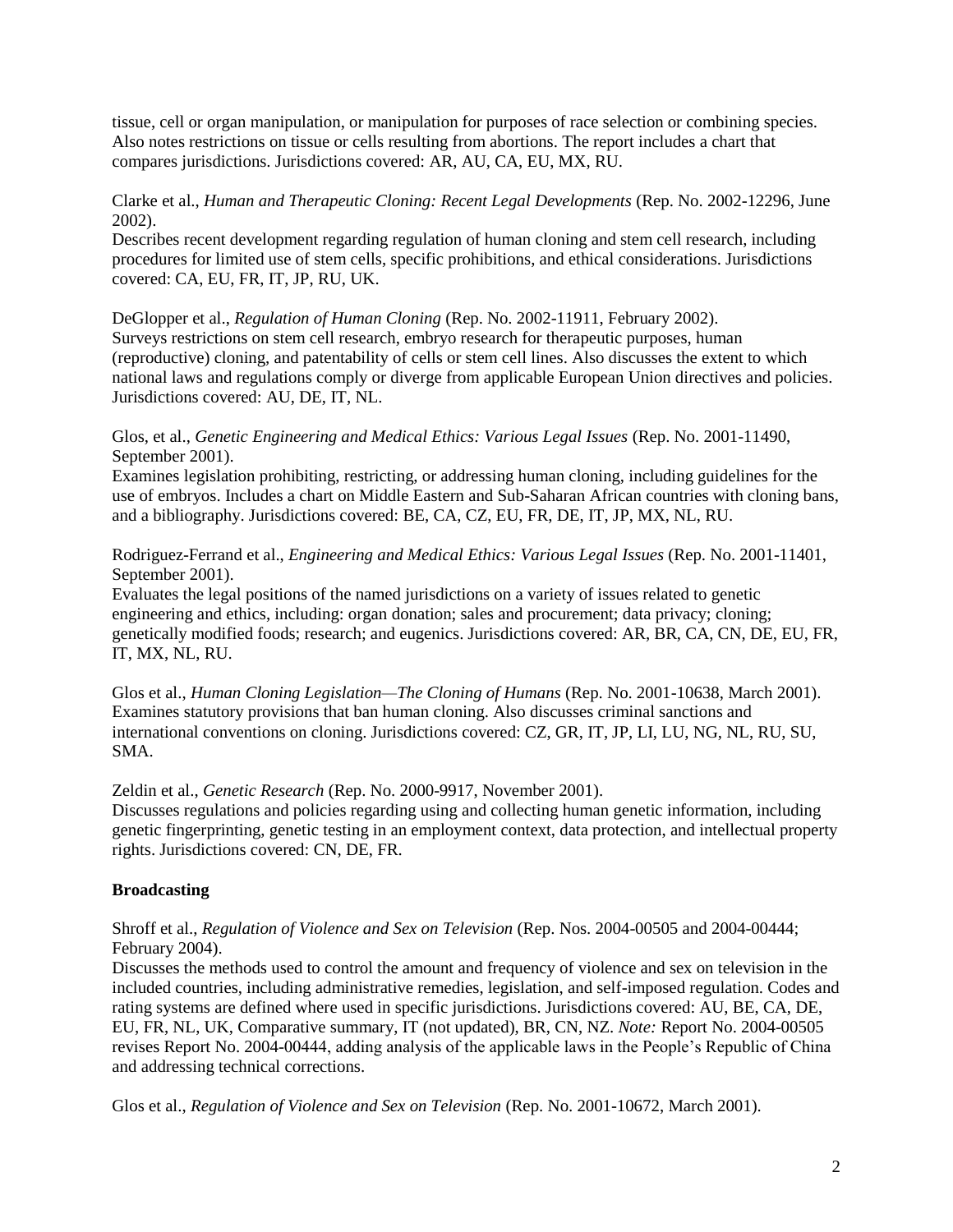Examines statutory and regulatory approaches towards sex and violence on television, including: directed self-regulation; ratings; restrictions on viewing hours; broadcasting standards; enforcement; pre-broadcast state approval of programming; advertising and bans on advertising; content restrictions; and pornography. Jurisdictions covered: BE, CA, DE, EU, FR, IT, NL, UK.

## <span id="page-6-0"></span>**Capital Punishment**

Sfeir et al., *Laws that Include Punishment of Death by Stoning* (Rep. No. 2002-13796, October 2002). Analyzes countries that permit the punishment of death by stoning, noting the historical and textual foundations as found in traditional Islamic law, and identifying where such a sentence had been handed down in the 5 years prior to 2002. Jurisdictions covered: ID, IR, MY, NG, SD, AF, PK, Arab States.

## <span id="page-6-1"></span>**Campaign Finance**

Rodriguez-Ferrand et al., *Campaign Financing National Campaigns* (Rep. No. 2002-14013, November 2003).

Analyzes campaign finance in countries with both parliamentary and presidential systems, specifically: government regulation of private funding; government funding; financial disclosure requirements; law enforcement; regulation of campaign financing and constitutional principles; and major legal violations. Jurisdictions covered: AR, AU, CA, CZ, FR, GR, IN, IR, IL, IT, JP, MX, SG, NL, RU, TW, TR, UK.

*Campaign Financing National Campaigns—Comparative Chart* (Rep. No. 2003-15027, August 2003). A chart of the four main areas discussed in Report No. 2002-14013, by jurisdiction: government regulation (sources of contribution, contribution limits, limitations on campaign expenditures, issue advocacy); government funding (direct funding to candidates & parties, indirect funding, campaign broadcasting); financial disclosure (money threshold, filing requirements, degree of public access, identification of contributors); law enforcement (authorized enforcement official or body, penalties); implementation (regulation of campaign financing and constitutional principles, major incidents of violation of law). Jurisdictions covered: AR, AU, CA, CZ, FR, GR, IN, IR, IL, IT, JP, MX, SG, NL, RU, TW, TR, UK.

*Campaign Finance* (Rep. No. 2000-9042. *See* Rep. No. 2003-15027, August 2003).

# <span id="page-6-2"></span>**Civil Defense**

Mwalimu et al., *Continuity Planning for the Highest Court After a Major Disaster* (Rep. No. 2002-13636, September 2002).

Evaluates continuity planning for a jurisdiction's highest court in the event of a major crisis or disaster, including the extent to which statutes or constitutions allow for substitution of an entire court, and procedures for ad hoc appointments. The report notes that many jurisdictions have no continuity plans. Jurisdictions covered: Africa, AU, AR, CA, CH, CN, DE, EE, EG, EU, FR, IL, IN, IT, JP, MX, NL, PL, RU, TW, UK.

Clarke et al., *Emergency Planning Laws and Policy* (Rep. No. 2001-11695, December 2001). Discusses laws and policies related to national emergencies, including: procedures related specifically to terrorism, or biological, nuclear or chemical attack; coordination between states, territories, or provinces, and delineation of responsibilities; natural disaster plans and countermeasures; roles and responsibilities of designated agencies and authorities; and disseminating information to the public. Jurisdictions covered: CA, DE, FR, IL, JP, UK.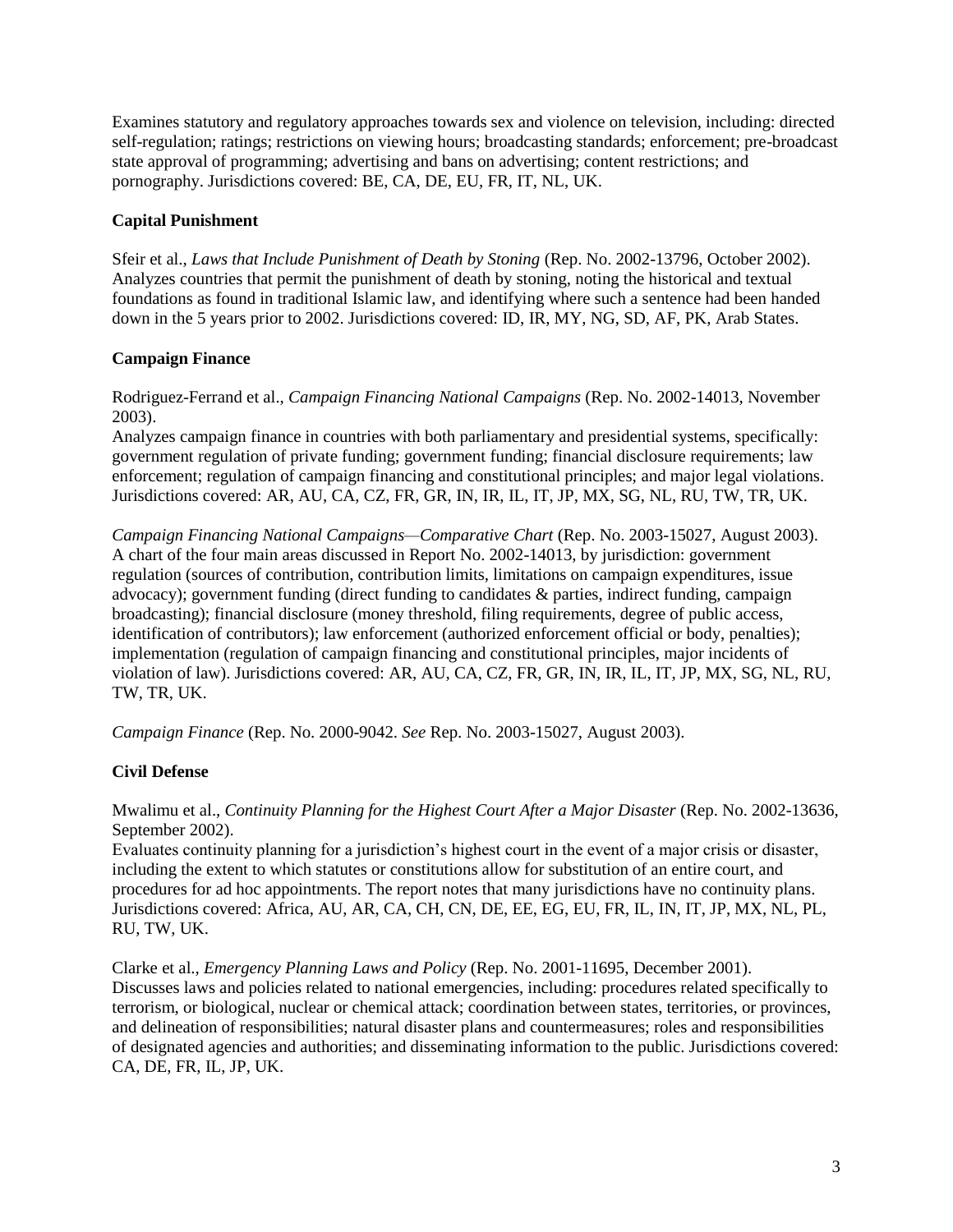## <span id="page-7-0"></span>**Computer Law**

Nehra, *India and Pakistan: Privacy Laws to Protect Confidentiality of Personal Information* (Rep. No. 2004-00586, March 2004).

An overview of privacy laws in India and Pakistan; including, India's provisions regarding the unauthorized use of private information; India's attempts to enact legislation on data protection; and Pakistan's laws on data privacy especially via electronic transactions. The report also references a Pakistani law regarding electronic crimes.

DeGlopper et al., *Computer Security and Protection of Computer Information* (Rep. No. 2002-11987, July 2002; Rep. No. 2002-13441, April 2002).

Analyses provisions related to computer security and data security, including: cybercrime; electronic transactions; privacy; Internet content regulation; computer security and counter-terrorism; data protection; child pornography; racism and xenophobia; intercepting communications; retaining online traffic data; and international cooperation between jurisdictions to improve computer security and fight computer crime. Jurisdictions covered: AU, CZ, ES, EU, FR, IL, IN, IT, JP, KR, NL, RU.

Clarke et al., *Cybercrime* (Rep. No. 2002-11986, March 2002).

Analyzes provisions related to computer crime and prevention, including types of offenses and penalties; cyberterrorism; illegally acquiring and using data; computer sabotage; industrial espionage; copyright protection of computer databases; electronic signatures; Internet auctions; spam; responsibilities and liabilities of Internet providers; Internet content control; and methods for protecting infrastructure from cyber attacks. Jurisdictions covered: CA, DE, EU, FR, IL, IT, JP, NL, RU.

Palmer & Papademetriou, *Privacy of Personal Data Law* (Rep. No. 2001-10858, May 2001). Analyzes infringement of European Union's Data Directive by U.S. companies engaged in processing and exporting personal data, including: rights of the data subject, obligations of legal entities handling personal data, transfer to third countries, liability, and judicial remedies. Also examines protection, enforcement, and liabilities under German law. Jurisdictions covered: DE, EU.

# <span id="page-7-1"></span>**Copyright**

Shroff et al., *Various Aspects of Copyright Law* (Rep. No. 2004-00414, March 2004). A study of copyright regulation, with an emphasis on the economic rights preserved by statute. The report covers laws spanning from 1912 to 1998, and discusses the applicable 1998 EU directive (and subsequent revisions) regarding copyright protection. Duration and calculation of copyright periods, as well as the extent to which jurisdictions recognize the concept of "fair use," are also discussed. The report includes a chart that compares these areas by jurisdiction, as well other general rules. Jurisdictions covered: AU, BR, CA, EU, FR, JP, MX, NL, ES, ZA, RU.

Rodriguez-Ferrand et al., *Copyright* (Rep. No. 2004-00190, December 2003). Analyzes the duration of copyright protection, including whether there is a standardized rule. Also includes a study of copyright protection periods that vary based on issues such as the type of work, when it was originally produced, and previous applicable copyright legislation. Jurisdictions covered: DE, EU, UK, BR.

# <span id="page-7-2"></span>**Corporations**

Zeldin et al., *Headquarters and Senior Management* (Rep. No. 2003-14522, April 2003). Defines "headquarters" and "senior management," where applicable, for purposes of corporate or business entities law, including the applicable taxation laws. Notes or defines ancillary concepts,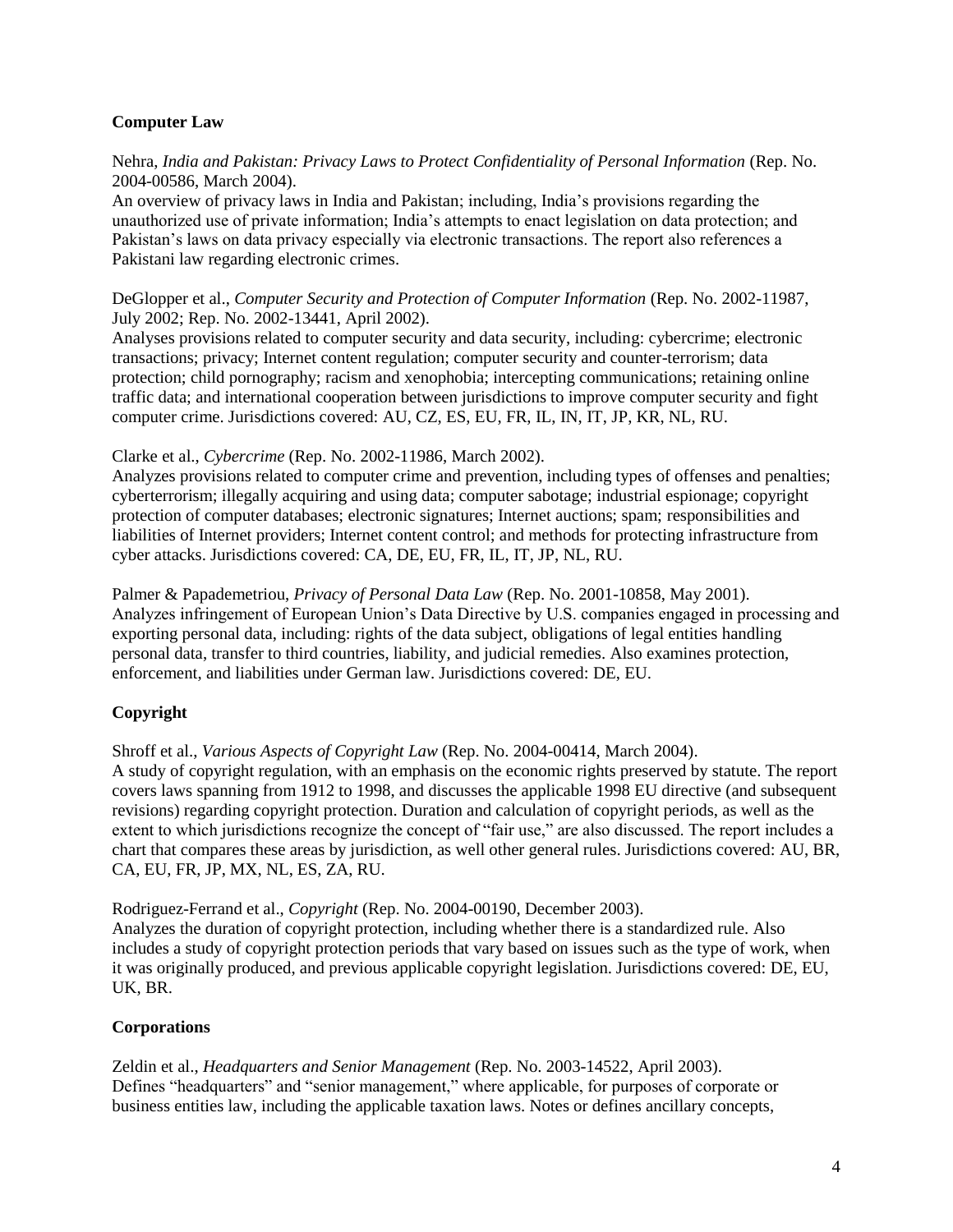including the definition of "company," distinctions between foreign and domestic entities, and instances where there is no such thing as "senior management." Jurisdictions covered: CN, DE, FR, ID, IN, IT, JP, NL, SG, TH, UK.

Rodriguez-Ferrand et al., *Corporate Standards* (Rep. No. 2002-12134, April 2002). Summarizes the legal and regulatory provisions related to corporate governance, including: accounting standards and financial reporting for auditors; corporate disclosure requirements; liability for corporate directors and officers, including inside trading; destruction of corporate or auditing records; pensions; and proposals to improve or regulate corporate governance. Jurisdictions covered: AR, DE, FR, IL, IT, JP, MX, RU.

# <span id="page-8-0"></span>**Criminal Law & Procedure**

Rodriguez-Ferrand et al., *Exclusionary Rule in Certain Foreign Jurisdictions* (Rep. No. 2003-15112, October 2003).

Analyses whether countries involved in drafting the Vienna Convention on Consular Relations, had a remedy to exclude illegally or improperly obtained evidence during the period of 1959-1963. Considers whether breach of the provision to provide consular notification should result in the exclusion of any statement given to the police, and the granting of a new trial. Jurisdictions covered: BR, CZ, FR, UK, NL, RU.

DeGlopper et al., *Protection of the Public Against Sexual Offenders* (Rep. No. 2003-14223, March 2003). Reviews use of sex offender registers or databases, including: national and state registers or databases; federal support for state legislation and implementation of registers and databases; state laws requiring offender registration; public notification requirements regarding the release of sex offenders or their relocation; public access to registers or databases; post-release detention of offenders; and genetic fingerprinting and DNA tests. Jurisdictions covered: AU, CA, DE, EU, FR, GR, IT, JP, NL, RU, IE, UK, Scotland.

# <span id="page-8-1"></span>**Cultural Property**

Papademetriou et al., *Protection of Cultural Property* (Rep. No. 2002-13431, July 2002). Evaluates statutory provisions and policies intended to protect national treasures and regulate the export of objects with cultural, artistic, historical, or archaeological interest. Jurisdictions covered: EU, FR, MX, NL, IT.

# <span id="page-8-2"></span>**Disability**

Rodriguez-Ferrand et al., *Laws Protecting Rights of People With Disabilities* (Rep. No. 2002-13479, October 31, 2002).

Describes and analyzes legislation and policy aimed at protecting people with disabilities, including: scope, coverage and objectives of legislation; constitutional underpinnings; public policy implementation; enforcement and remedies; and affirmative defenses. Jurisdictions covered: AR, AU, CA, CN, CZ, DE, EG, EU, FR, IN, IR, IL, IT, JP, MX, NL, PK, PL, RU, TW, UK, ZW, Sub-Saharan Africa.

# <span id="page-8-3"></span>**Discrimination**

Palmer et al., *Responses to Manifestations of Antisemitism* (Rep. No. 2004-00427, February 2004). Discusses responses to antisemitism, including applicable constitutional provisions and criminal sanctions in Germany; legislative, governmental and educational measures in France; and European Union initiatives and mechanisms.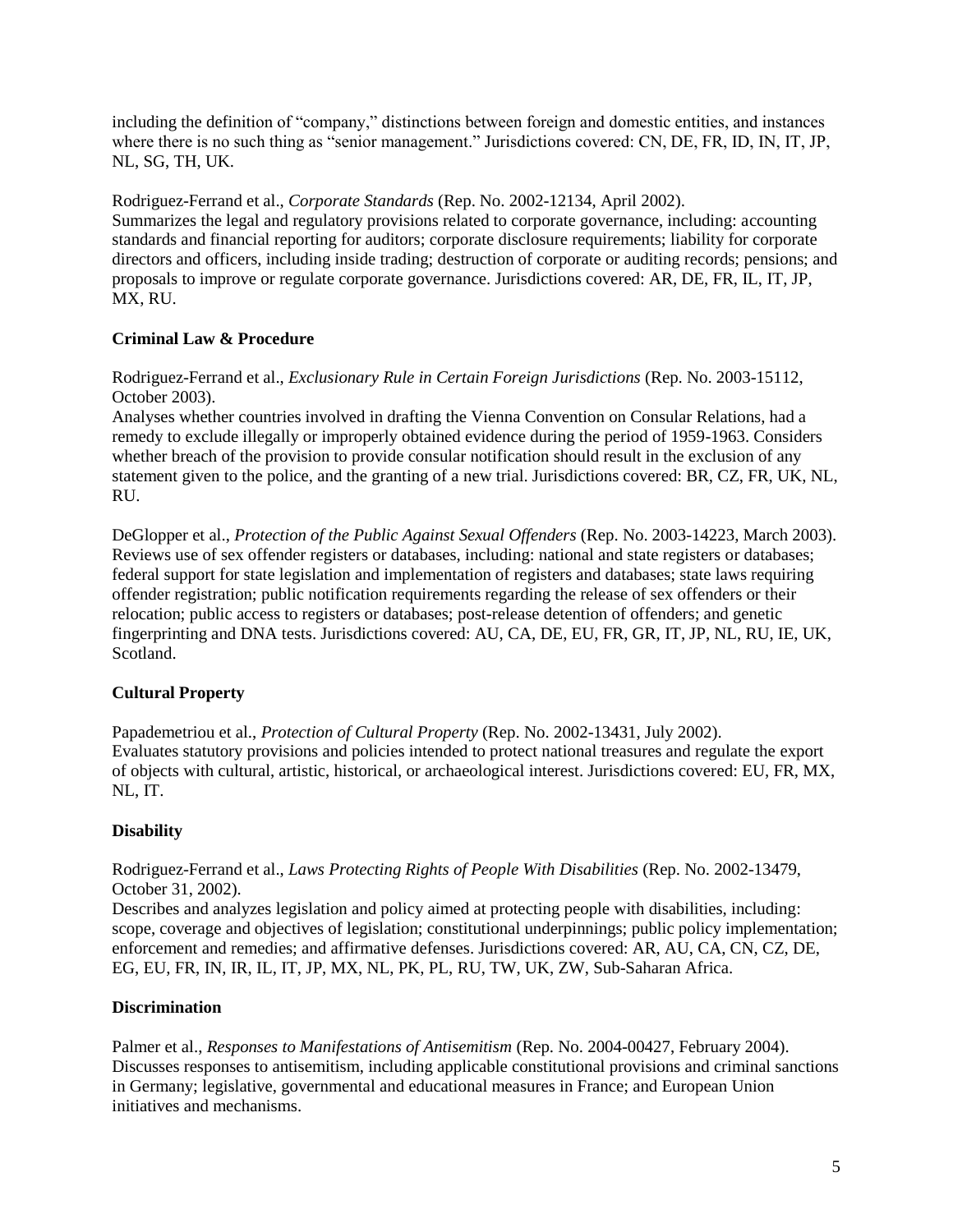## <span id="page-9-0"></span>**Divorce**

Zeldin et al., *Post-Divorce Spousal Maintenance* (Rep. No. 2004-00022, November 2003). Examines spousal maintenance after divorce, including: general principles underlying awards of financial support in Germany; contrasts between fault and no-fault divorce in Austria; circumstances under which maintenance is re-evaluated, including re-marriage, in Sweden; and a survivor's entitlement to a pension in Italy.

Vafai et al., *Islamic Law: Divorce* (Rep. No. 2003-14953, July 2003).

Summarizes the Islamic form of divorce, including: whether a revocable divorce automatically becomes an irrevocable divorce if neither party tries to stop it; whether a revocable divorce lapses if no action is taken; the three utterances required for divorce and whether the statements have to be made at same time and place; and the certificate of divorce and whether such certificate must mention financial settlement or dowry. Jurisdictions covered: IN, PK, BN, SL.

# <span id="page-9-1"></span>**Education**

Clarke et al., *Higher Education of Children of Illegal Immigrants* (Rep. No. 2004-00070, October 2003). Discusses access to higher education for illegal aliens, including the extent to which immigration status affects education-related fees. Notes those countries where all minor children are entitled to education, regardless of immigration status, and contrasts when access is limited upon attaining a certain age or reaching a certain educational level, where applicable. Jurisdictions covered: CA, DE, FR, MX, UK.

## <span id="page-9-2"></span>**Elections**

DeGlopper et al., *Compulsory Voting* (Rep. No. 2003-14737, May 2003). Examines statutory and constitutional provisions requiring citizens to register to vote and to vote. Includes voter requirements, allowable exceptions, penalties, and enforcement bodies. Jurisdictions covered: AU, BE, CH, CY, LU, UY, EG, SG.

# <span id="page-9-3"></span>**Employment Law**

DeGlopper et al., *Application of Labor Laws to Parliament* (Rep. No. 2002-12141, May 2002). Discusses the employment-related rights and privileges of parliamentary staff, including the extent to which national legislative bodies exempt themselves from national employment laws. Jurisdictions covered: AU, CA, DE, FR, GR, IT, KR, MX, NL, UK.

DeGlopper et al., *Civil Servants' Administrative Protection* (Rep. No. 2002-11836, January 2002). Discusses the constitutional and statutory provisions that protect civil servants and delineate their rights as employees, including: definitions and duties; disciplinary proceedings; and recourse against supervisory action. Jurisdictions covered: AU, DE, FR, NL, EU.

# <span id="page-9-4"></span>**Environmental Law**

Clarke et al., *Protection of Migratory Birds—Statutes Implementing the Bilateral Treaty For the Protection of Migratory Birds* (Rep. Nos. 2002-13347 and 2002-13474, June 2003). Examines conventions between the United States and named jurisdictions regarding the protection of migratory birds, including implementing regulation and related statutes, and the extent to which they apply to or attempt to regulate military activities. Jurisdictions covered: CA, JP, MX, RU.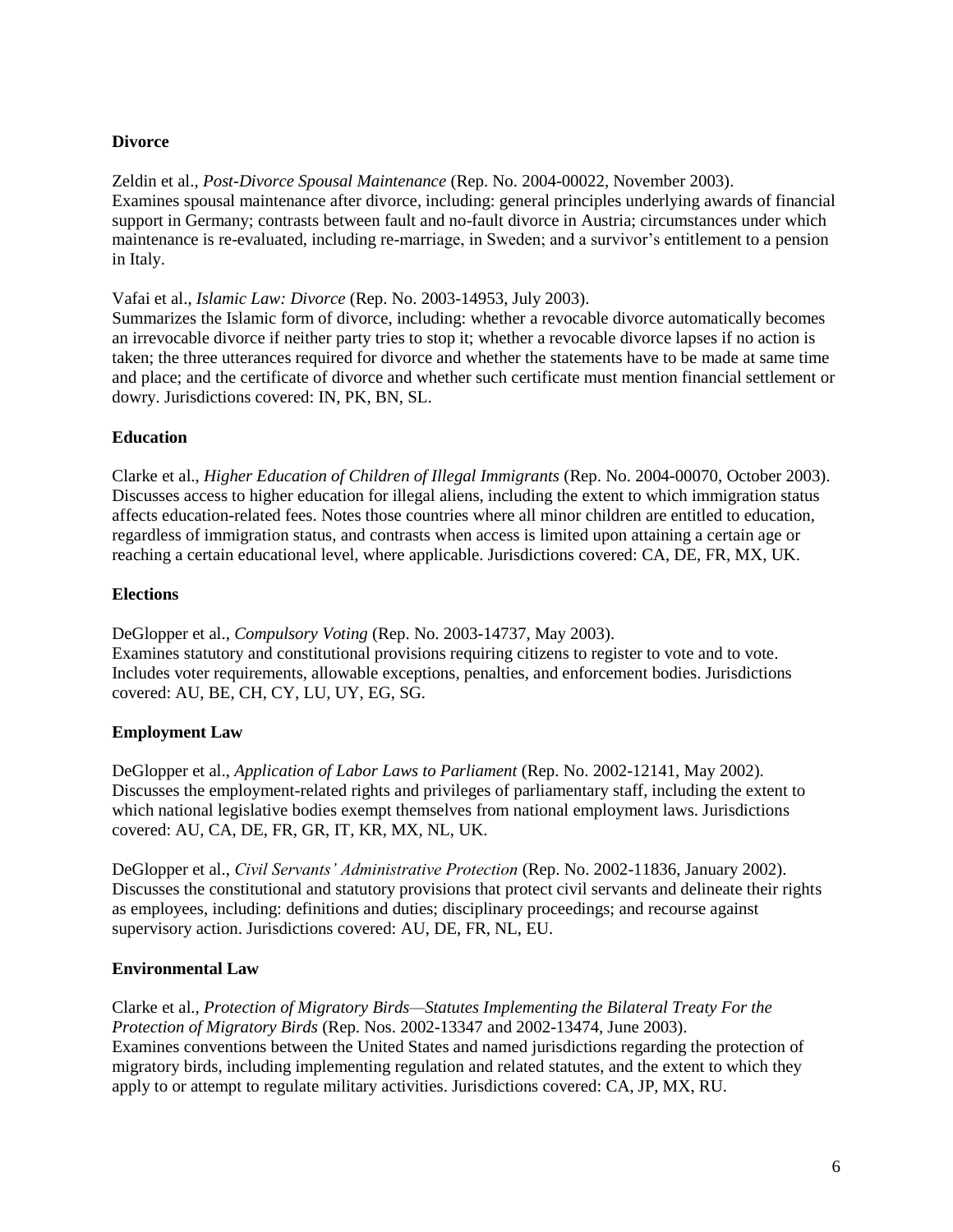## <span id="page-10-0"></span>**Extradition**

Vafia et al., *Non-Extradition Provision in the Criminal Codes or Constitution* (Rep. No. 2002-13623, September 2002). Examines provisions that govern extradition of nationals in criminal matters. Jurisdictions covered: DZ, BJ, BF, BI, CM, TD, CG, CD, DJ, GA, GW, CI, ML, NE, TG.

Papademetriou et al., *Laws Allowing Extradition of Nationals* (Rep. No. 2001-11380, August 2001). Examines laws and constitutional provisions that allow or disallow the extradition of nationals to other countries, including the extent to which international treaties—including extradition treaties—or conventions have a bearing upon those provisions. Includes information on the adjudication rights of nationals in foreign systems. Jurisdictions covered: CY, CZ, EE, ES, LV, LT.

Palmer et al., *Extradition* (Rep. No. 2001-10666, March 2001).

Examines laws and constitutional provisions that allow or disallow the extradition of nationals to other countries, including the extent to which international treaties—including extradition treaties—or conventions have a bearing upon those provisions. Includes information on the adjudication rights of nationals in foreign systems. Jurisdictions covered: DE, GR, IT, JP, PL.

#### <span id="page-10-1"></span>**Firearm Regulation**

Zeldin et al., *Airline Pilots Carrying Firearms* (Rep. No. 2002-13408, July 2002). Analyzes statutory provisions and policies that address airline pilots carrying firearms. Also discusses European Union policies and extent to which international agreements have an impact on this issue. Jurisdictions covered: CN, ES, EU, IR, JP, PL, RU, UK.

#### <span id="page-10-2"></span>**Fisheries**

Shroff et al., *Administrative Law System Relating to Fisheries* (Rep. No. 2001-11072, July 2001). Summarizes the administrative framework for regulating fisheries, where applicable, including policymaking, adjudication, relevant agencies, judicial review of administrative actions, implementing legislation, and constitutional authorization. Jurisdictions covered: AU, FR, NL, PG, IL, JP.

#### <span id="page-10-3"></span>**Freedom of Religion**

Umeda et al., *State Sponsored Religion* (Rep. No. 2002-14064, December 2002). Analyzes legislation on religion and the status of religious organizations under national laws, and the impact of church-state relations on domestic legislation. Jurisdictions covered: JP, IR, IL.

#### <span id="page-10-4"></span>**Freedom of Speech**

Glos et al., *Hate Speech Laws in Europe* (Rep. No. 2003-14681, May 2003). Analyzes laws and constitutional provisions that prohibit speech designed to exploit or incite violence based on racial, ethnic, or religious grounds. Includes applicable sanctions or penalties. Jurisdictions covered: BE, DE, ES, FR, IT, NL, UK.

# <span id="page-10-5"></span>**HIV/AIDS**

Mwalimu, *The Legal Response to HIV/AIDS and Other STDs in Sub-Saharan Africa* (January 2003). Examines the response to HIV, AIDS, and other STDs in Sub-Saharan Africa, including: epidemiological data; impact of these diseases on the continent; features of the diseases that are unique to Africa;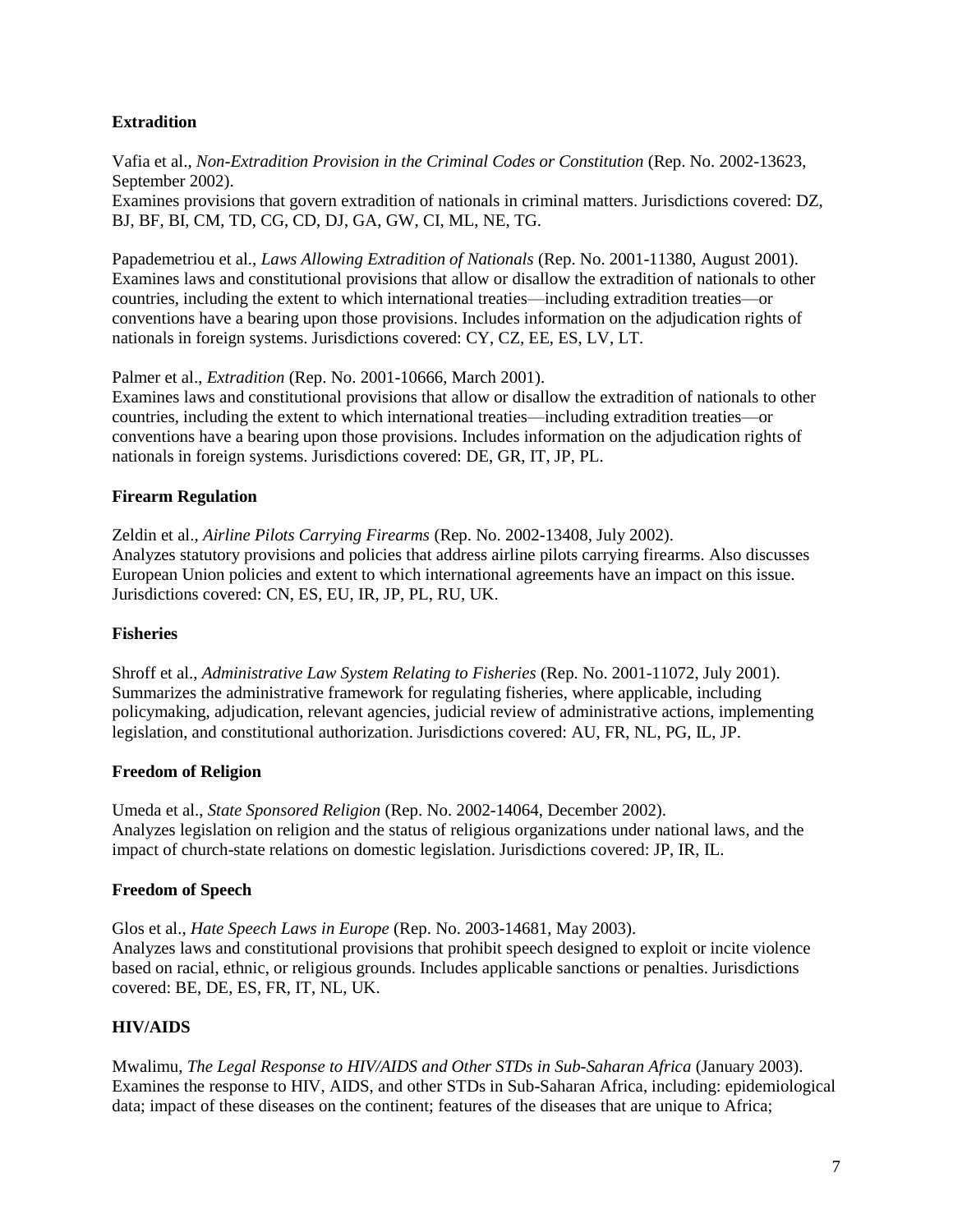government, NGO, and pharmaceutical company responses; laws, regulations, and policies, by jurisdiction (including those related to transmission and education); funding efforts; the U.S. response (including legislation and policies); and the international and United Nations Response. Jurisdictions covered: Sub-Saharan Africa.

## <span id="page-11-0"></span>**Internet Regulation**

DeGlopper et al., *Internet Content Regulation* (Rep. No. 2002-11875, January 2002).

Analyzes laws, regulations, and policies regarding Internet content and Internet use, including: the use of general laws that restrict speech to regulate Internet content; laws that specifically restrict Internet content for security purposes; policies that promote filtering and rating schemes; industry self-regulation; use of existing criminal provisions or laws related to freedom of the press in the absence of Internet-specific legislation; liability of Internet Service Providers (ISPs), and limitations on ISPs regarding data privacy, use, storage and retention; child pornography; racism and xenophobia; State registration and tracking of Internet users; responsibility for content conforming with all applicable laws; and state and national security issues. Jurisdictions covered: AU, BE, CA, DE, ES, EU, FR, GR, IL, IN, IT, JP, KR, LU, MX, NL, RU, UK.

# <span id="page-11-1"></span>**Islamic Law**

Clarke et al., *Islamic Law in a Changing World: Traditions and Transitions* (Rep. No. 2004-00489, March 2004).

Describes the basic tenets of Islamic law, including a history of Islam, background on the Koran, the concept of Sharia'a, early leaders, the Fiqh, religious specialists, and religious rule. Includes biographies of the specialist-authors. Jurisdictions covered: CA, IN.

# <span id="page-11-2"></span>**Public Health and Safety**

Shroff et al., *Right To Health Care* (Rep. No. 2004-00778, May 2004).

Examines the right to health care in national constitutions and international human rights instruments. Coverage includes instruments, conventions, and declarations that recognize health care as a fundamental human right, and any obligations arising out of the ratification of conventions implementing this right. Jurisdictions covered: AU, CA, EU, FR, DE, JP, NL, NZ, RU, ZA.

Feikert et al., *Use of Antibiotics in Food Animals* (Rep. No. 2004-00170, December 2003). Summarizes the use of antibiotics in animal feed, the relevant statutes, and the extent to which they comply with or are influenced by EU directives and policy. Includes copies of statutory provisions and additives, per jurisdiction. Jurisdictions covered: DE, FR, UK.

#### Rodriguez-Ferrand et al., *Public Health Crisis: The Legal Framework* (Rep. No. 2003-14752, August 2003).

Analyzes the legislation and regulation related to public health crises, including: government agencies; cabinets or ministries responsible for managing crises; recent crises and responses to them (e.g., SARS, Mad Cow Disease, or biochemical attacks); procedures in the event of an emergency; cooperation between national, state or provincial governments in the event of a crisis; and the extent to which infectious and communicable diseases, generally, are covered by applicable legislation and regulation. Countries and organizations covered: AR, AU, BR, BF, CA, CN, CU, CZ, EG, EE, EU, DE, FR, HK, HG, IN, ID, IR, IL, IT, JP, JO, KE, MY, MT, MX, FS, NL, NZ, NG, PK, PH, PL, RU, SN, SG, ZA, KR, ES, CH, TW, TH, TR, UK, VN, WHO.

DeGlopper et al., *Traceback and Other Food Safety Laws in the European Union* (Rep. No. 2002-14329,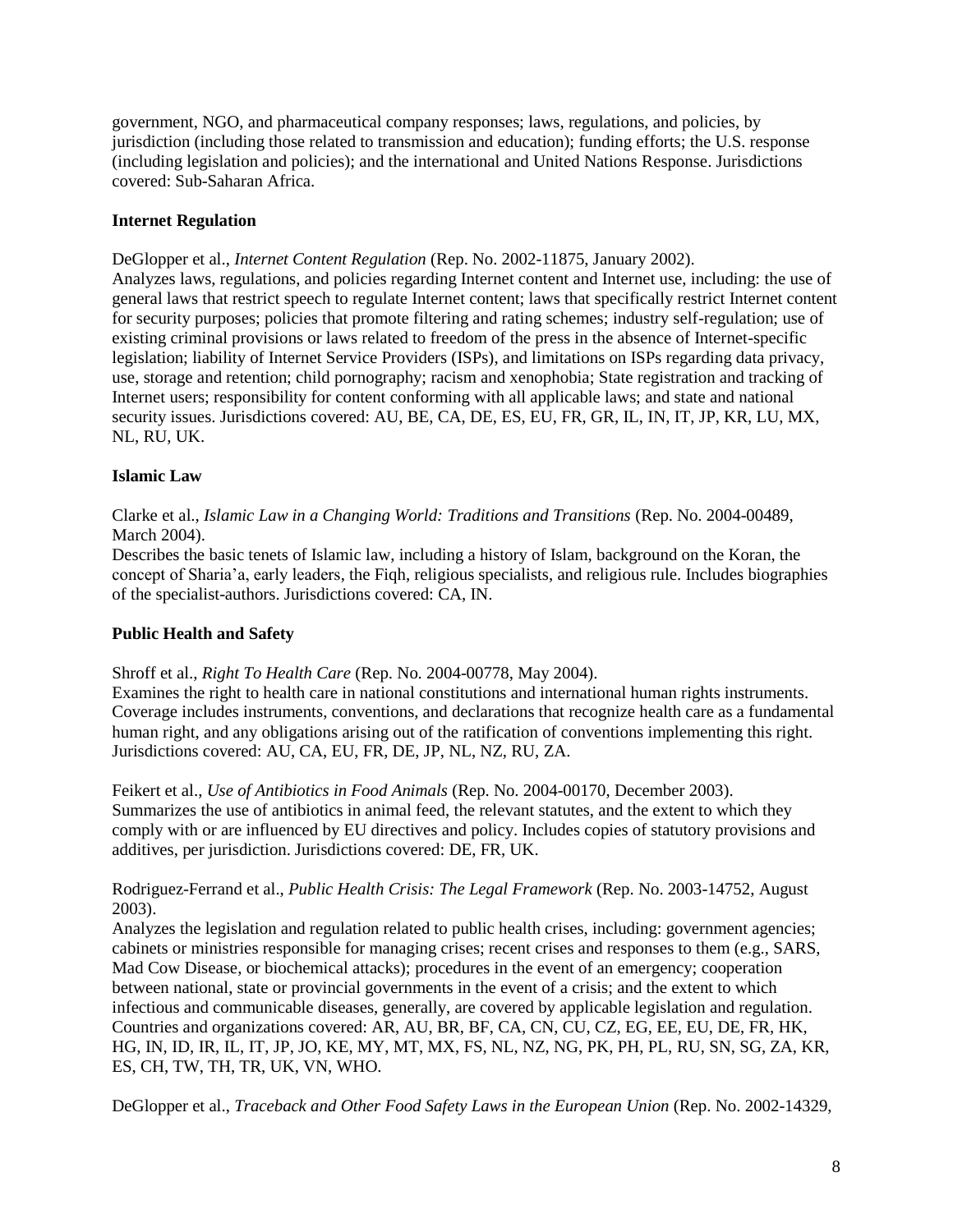#### March 2003).

Analyzes provisions that create, modify or regulate traceback or tagging systems used in cattle, livestock or poultry as part of national food safety systems. Includes coverage of how national laws comply with European Union mandates, where applicable, tracing genetically manufactured organisms, establishing methods to detect pathogens, and investigation procedures. Jurisdictions covered: AU, CA, CL, EU, FR, JP, UK.

Zeldin & Feikert, *Legal Status of Salvia Divinorum* (Rep. No. 2002-13599, September 2002). Examines the extent to which the hallucinogen salvia divinorum is considered legal, illegal, or is otherwise regulated. Jurisdictions covered: UK, AU, NZ, IE, DE, FR, IL, CH.

DeGlopper et al., *Public Health Emergency Legislation* (Rep. Nos. 2002-11675 and 2001-11675, December 2001).

Examines provisions related to public health emergencies, including those bodies or agencies authorized to act in such emergencies, and responses to infectious and communicable disease, animal epidemic prevention, and food poisoning. Also discusses quarantine powers and procedures, prevention, and disease control. Jurisdictions covered: AU, BR, CA, CN, CZ, EG, EU, FR, IL, IN, IT, JP, KE, MX, NL, RU, TR, UK.

Clarke et al., *Food Health and Safety* (Rep. No. 2001-10425, February 2001). Discusses the relevant statutes and regulations regarding food labeling, especially labeling intended to identify foods or attest to their safety for the purposes of importation or exportation to other jurisdictions. Jurisdictions covered: CA, CN, EU, MX.

# <span id="page-12-0"></span>**Immigration & Aliens**

DeGlopper et al., *Alien Registration* (Rep. No. 2004-00340, January 2004).

Surveys provisions related to foreign nationals visiting countries on temporary or tourist visas, or for specific time periods or under specific conditions, and the extent to which government provisions require they register with the government and the information that must be provided. Specific age, documentation, residency conditions, and fees are also discussed. Jurisdictions covered: SG, JP, FR, AU, CN.

DeGlopper et al., *Student Visas* (Rep. No. 2003-15135, September 2003).

Laws governing grants of student visas, including: who is considered a student; visa requirements; when visitors on student visas can apply for permanent resident status; and other general conditions and requirements. Jurisdictions covered: AU, ES, IE, IL.

Rodriguez-Ferrand & Atwill, *Summary of Immigration Law* (Rep. No. 2003-14682, May 2003). Summarizes applicable immigration provisions and requirements, including: entry documents; border controls; residency; denial of entry; asylum and refugee status; restrictions on immigrants; and immigrant identification methods. Jurisdictions covered: ES, FR.

Atwill et al., *Immigration Registration Procedures Applicable to Foreign Nationals* (Rep. No. 2002- 12599, June 2002).

Describes those provisions and procedures that require foreign nationals to register with the government, including types of visits, fingerprinting requirements, and records. Jurisdictions covered: FR, GR, EU, UK.

# <span id="page-12-1"></span>**Import-Export**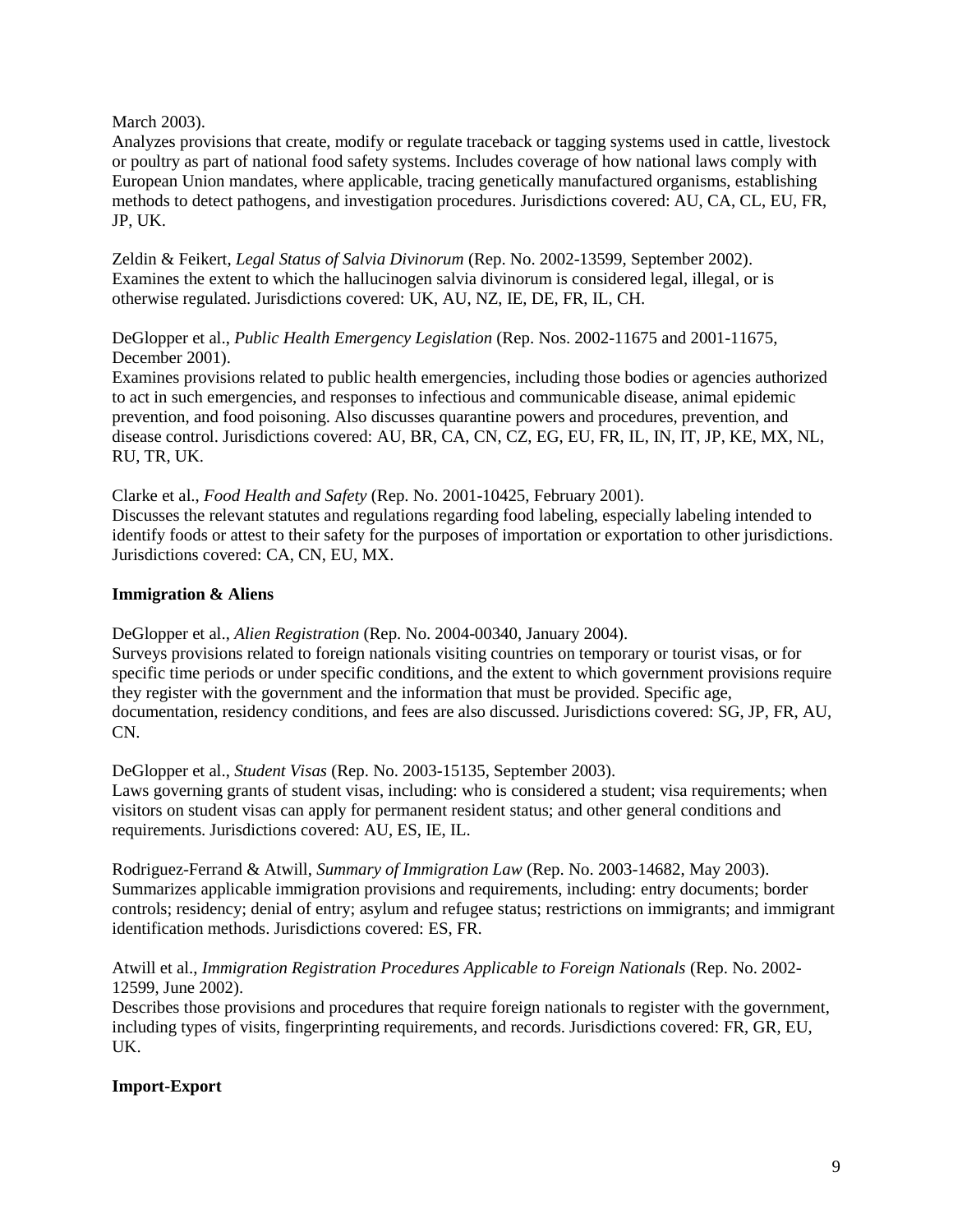Atwill et al., *Restrictions On Import Of Defense-Related Materials And Services* (Rep. No. 2004-00811, May 2004).

Examines the regulation of importing ammunitions, weapons and other defense-related materiel, including which governmental entities oversee enforcement of applicable laws; the extent to which foreign companies must partner with domestic companies to import materials; specific prohibitions on nuclear, biological or chemical weapons; and policies regarding the weapons trade and access to markets for both domestic and foreign interests. Jurisdictions covered: FR, DE, IT, UK.

Umeda et al., *Laws and Regulations Covering Transactions with Iraq* (Rep. No. 2003-14464, March 2003).

Lists the regulations, provisions, and orders, where available, that control transactions with Iraq. Jurisdictions covered: JP, TR, UK.

## <span id="page-13-0"></span>**Labor Law**

Atwill & Palmer, *France and Germany: Various Aspects of Labor Law* (Rep. No. 2004-00575, March 2004).

Discusses hiring restrictions on foreign nationals, including: distinctions between EU and non-EU persons, where applicable; protections against dismissal; and termination procedures and grounds. Jurisdictions covered: FR, DE.

Rodriguez-Ferrand & Ferreira, *Violations of Domestic Labor Law Standards* (Rep. Nos. 2002-14144 and 2003-14144, January 2003).

Analyzes legal protections against employer interference with labor unions and labor activities, child labor provisions, freedom of association, collective bargaining, and working conditions. Jurisdictions covered: PE, BO.

Rodriguez-Ferrand et al., *International Labor Organization—Core Labor Standards* (Rep. No. 2001- 11653, November 2001).

Examines the constitutional or statutory provisions that adopt the core labor standards of the International Labor Organization, including: the right to collective bargaining; freedom from discrimination in employment; freedom from child labor; and freedom from compulsory employment. Jurisdictions covered: BO, BZ, CA, CL, CO, CR, DO, EC, EG, HO, HT, JM, JO, MX, MY, NI, PA, PE, SG, SV, UY, VE.

Rodriguez-Ferrand, Tripartite (Labor/business/government) Organizations (Rep. No. 2001-11248, August 2001).

Describes integrated organizations authorized under labor laws and the areas in which they operate, including collective bargaining, environmental issues in the workplace, and safety in the workplace. Jurisdictions covered: AR, BR, CL.

#### <span id="page-13-1"></span>**Legislative Power**

Clarke et al., *Parliamentary Succession* (Rep. No. 2004-00482, February 2004).

Addresses the rules and particulars of parliamentary activity, including statutory and constitutional provisions addressing the following: member incapacitation, including how incapacity is defined, declared and rescinded; provisions for reducing quorums in an emergency and procedures for validating actions taken by reduced quorums; special elections for replacing members before the end of their terms; timelines for special election held as the result of a member's incapacitation; ascertaining the death of a member; procedures and authority for assuming duties of a parliamentary leader and any limitations on the person who assumes such a role; conditions under which Parliament can be dissolved, including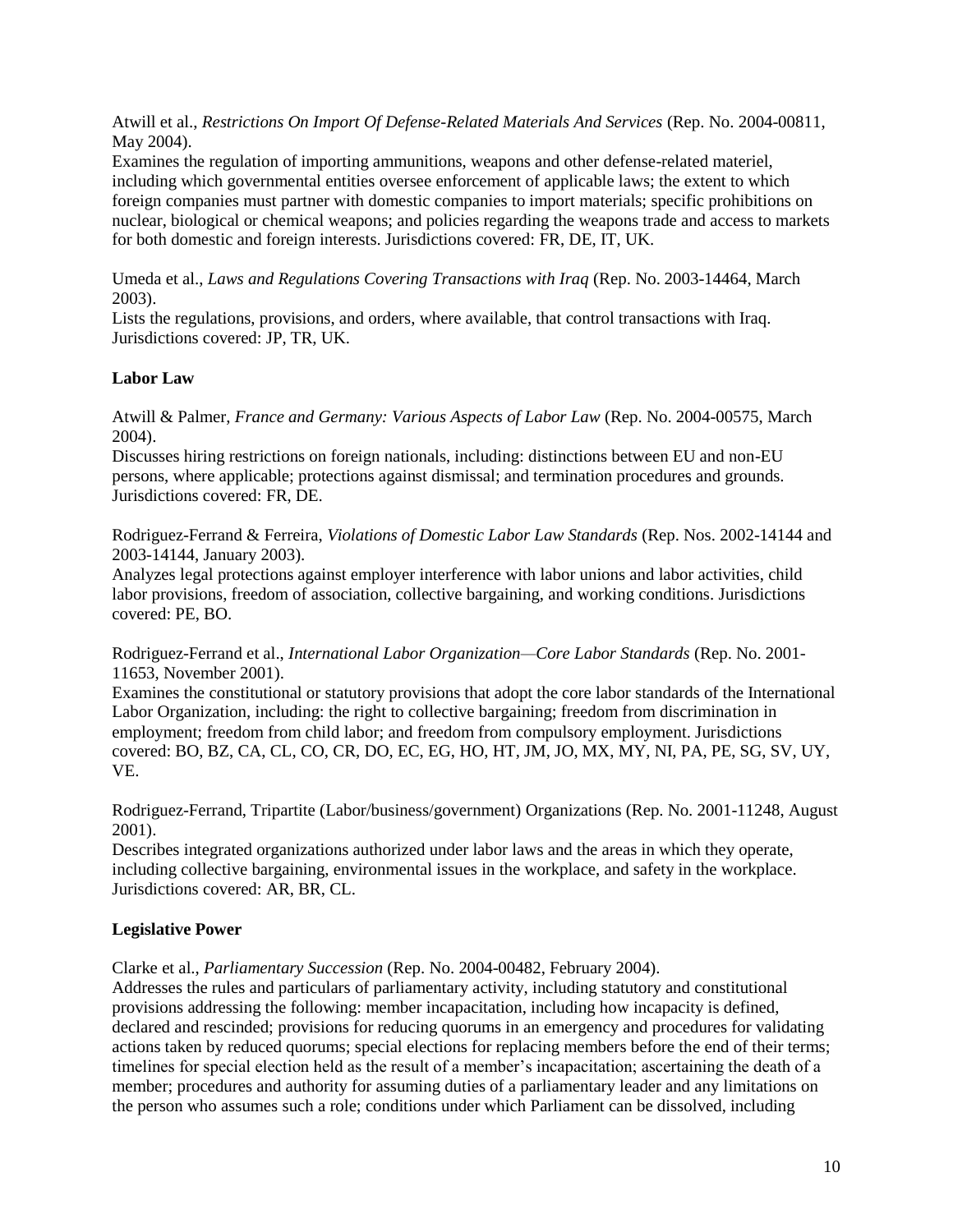during a crisis; how national declarations during an emergency affect parliamentary activity; and whether there's a designated group for taking charge of Parliament during emergencies and the limits on their authority. Jurisdictions covered: CA, DE, FR, JP, RU, UK, AT, BE, BG, CZ, ES, EU, GR, LU, NL, PL, PT.

Clarke et al., *Parliamentary Succession and Emergency Settings* (Rep. No. 2004-00018, October 2003). Addresses the rules and particulars of parliamentary activity, including methods and polices for filling vacancies prior to end of a term due to death, injury, or unforeseen circumstance; circumstances where parliaments sit in secondary locations; and circumstances where a secondary authority assumes parliamentary powers or leadership in times of emergency. Jurisdictions covered: CA, DE, ES, IL, IT, JP, NL, RU, UK.

Rodriguez-Ferrand et al., *Recent Legal Developments* (Rep. No. 2003-14900, June 2003). Recaps recent legal developments in the stated jurisdictions, including, as applicable: SARS, legislation in international criminal offenses; electronic signature; forced repatriation of refugees; opting out of the European Union's common legal system; renewing international agreements; legislation to prevent the spread of disease amongst animals; and the needs of children. Jurisdictions covered: ES, NL, Wales, UK, DK.

DeGlopper et al., *Delegated Legislation* (Rep. No. 2003-14709, May 2003). Appraises various provisions and notable instances where legislation has not been implemented either in practice or officially. Includes discussion of the role of Royal Assent, where applicable. Jurisdictions covered: AU, CA, UK.

DeGlopper et al., *Filling Vacancies in the National Legislature* (Rep. No. 2002-13697, October 2002). Analyzes constitutional and statutory provisions and procedures for replacing legislative representatives in cases of national emergency, death, and resignation. Includes an overview of general electoral procedures and the structure of the legislature. Jurisdictions covered: AU, CA, IN, IT, MX, NL, DE.

Palmer et al., *Role of the Speaker* (Rep. No. 2001-10479, February 2001). Describes the duties and responsibilities of the Speaker or highest leadership position of the relevant legislative or parliamentary body. Jurisdictions covered: DE, FR, JP, RU.

# <span id="page-14-0"></span>**Litigation**

DeGlopper et al., *Costs of Civil Litigation* (Rep. No. 2002- 13580, August 2002). Examines systems where the loser pays litigation costs in civil litigation, and analyzes whether this prevents frivolous lawsuits. Jurisdictions covered: AU, CA, UK.

#### <span id="page-14-1"></span>**Local Government**

DeGlopper et al., *Territorial Expansion of Metropolitan Areas* (Rep. No. 2002-13612, October 2002). Examines legal issues relating to the territorial expansion of metropolitan areas, including: annexation; the respective roles of federal and state legislation and authority in the expansion process; local government jurisdiction over neighboring communities; and related land-use regulation. Jurisdictions covered: AU, CA, DE, FR, IT, UK, US.

#### <span id="page-14-2"></span>**Maritime Law**

Roudik, *Russian Federation: Implementation of the United Nations Convention on the Law of the Sea* (Rep. No. 2004-00010, November 2003).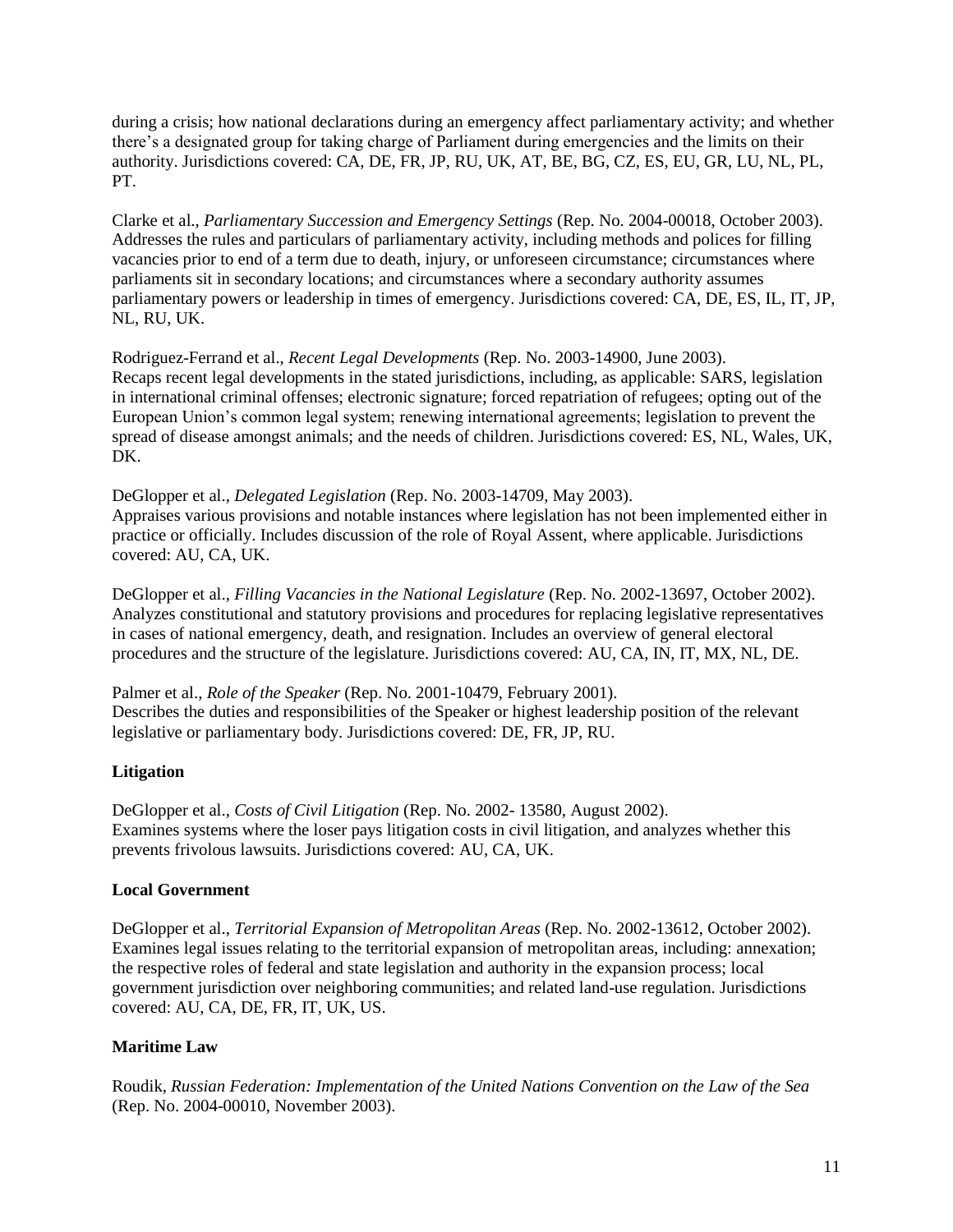Analyzes the Russian Federation's implementation of the United Nations Convention of the Law of the Sea, a convention originally signed by the USSR. Asserting that the USSR never intended to ratify the convention, the report analyzes the Federation's concerns about how ratification would affect its sovereign rights, delimitation of Russian waters, regulation of navigation under the convention and Russian law, state and non-state ownership of water objects, rights and jurisdiction over the continental shelf, management and preservation of marine rights, and legislative developments addressing the relationship between international rules and domestic laws.

## <span id="page-15-0"></span>**Military Affairs**

Umeda, *United States-Japan Status of Forces Agreement* (Rep. No. 2004-00164, January 2004). Examines criminal jurisdiction over U.S. military personnel who commit offenses in Japan as provided for under the post-World War II Status of Forces Agreement (SOFA) between the U.S. and Japan. Discusses determinations of whether a specific act is committed "in the performance of official duty," and the implications that determination has for which country asserts primary jurisdiction over such acts. Also discusses the requirement that the U.S. Commanding Officer examine any non-U.S. law under which a member of the U.S. military is charged to ensure that the law's safeguards are consistent with the requirements of the U.S. Constitution. Examines outstanding issues regarding the SOFA, including which country retains pre-trial custody of accused U.S. military personnel, the use of U.S. interpreters during interrogations, and the role of confessions in the Japanese criminal system. Jurisdictions covered: JP, US.

Glos et al., *Military Retirement and Pensions* (Rep. No. 2003-15142, September 2003). Noting the statutory provisions that provide for military retirement and pensions, analyzes the years of service required for military retirement and the formula used to calculate military retirement pay. Jurisdictions covered: BE, DE, FR, IL, UK.

Papademetriou & Sarnecka-Crouch, *Reserve Forces in the Military* (Rep. No. 2003-14333, March 2003). Discusses the procedures and provisions related to creating and maintaining military reserve forces, including the conditions under which conscripts automatically become reservists, terms of service, and employment protections and health care services for reservists. Jurisdictions covered: PL, GR.

Glos et al., *Reserve Components of Military Systems of NATO Member Nations* (Rep. No. 2002-13799, October 2002).

Analyses reserve components of military systems of all NATO member nations, especially legislation establishing reserves and providing employment protection and benefits. Includes information recruitment and retention of reserve forces, and the role of reserve forces in relation to voluntary or compulsory forces, if applicable. Jurisdictions covered: BE, CA, CZ, DE, ES, FR, IT, LX, NL, PT, UK.

# <span id="page-15-1"></span>**Nationality and Citizenship**

Sfeir et al., *Law on Citizenship* (Rep. No. 2003-14226, February 2003).

Explores dual citizenship and the effect that procuring citizenship in a second country has on original citizenship. Notes the relevant constitutional and statutory provisions. Also notes any peculiarities with terminology and the use of the terms "citizen," "citizenship," "national," and "nationality." Jurisdictions covered: BD, ID, MA, KW, JO, EG.

Vafai & Levush, *Citizenship* (Rep. No. 2002-14075, December 2002). Analyses how citizenship is relinquished or renounced. Jurisdictions covered: SO, ER, AF.

Sfeir & Levush, *Citizenship And Residence Status Of a Certain Palestinian* (Rep. No. 2002-14023, December 2002).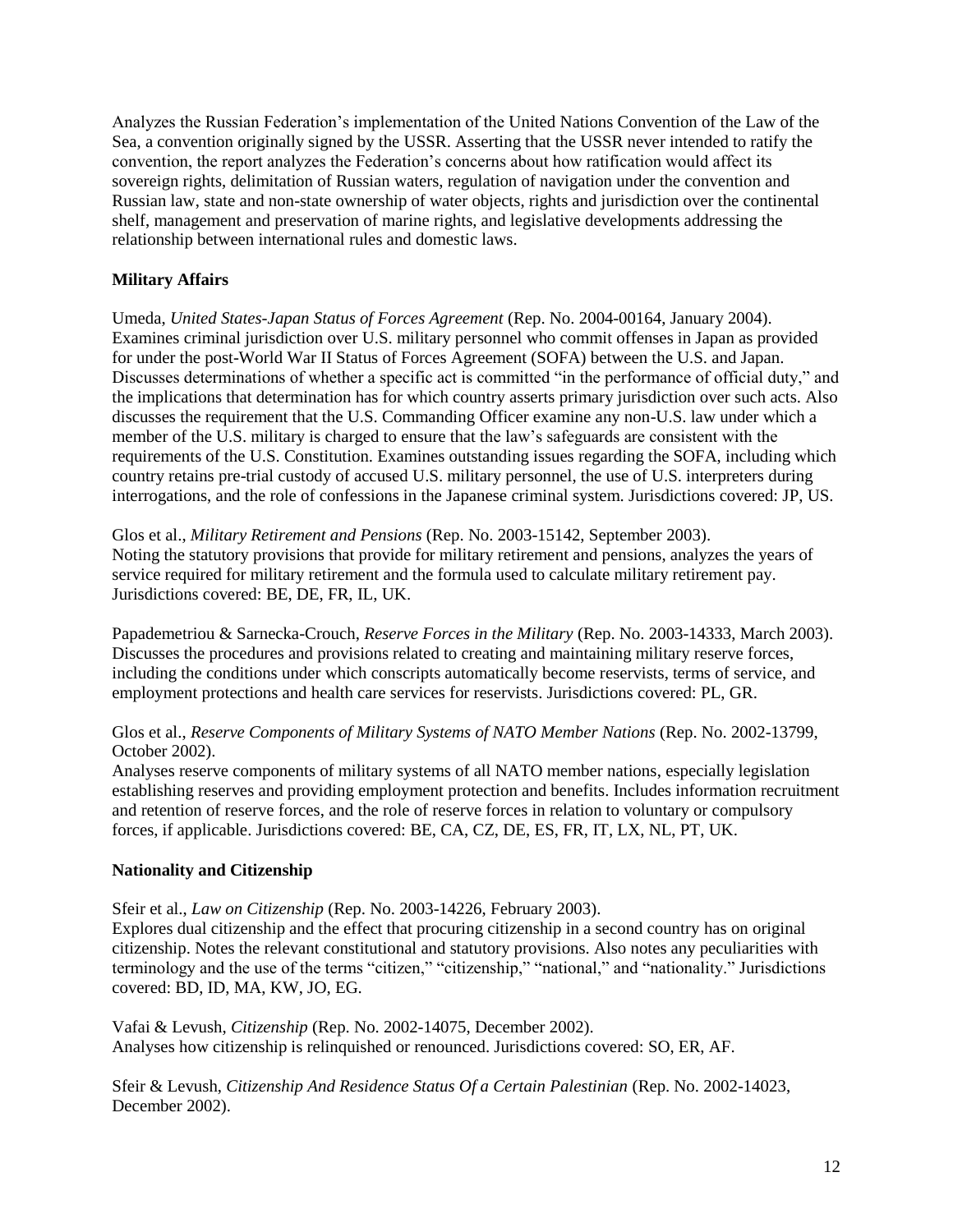Examines citizenship law of Israel and Jordan regarding removal options of a Palestinian person born in East Jerusalem in 1953, who left in 1977 on an Israeli *laissez-passer* (identity and travel document) to come to the United States where he lived for over 20 years as a lawful permanent resident before facing deportation. Jurisdictions covered: JO, IL.

Sfeir et al., *Effect on Citizenship When Acquiring Foreign Nationality* (Rep. No. 2002-13638, October 2002).

Analyses how citizenship is acquired and relinquished, and the effects of gaining citizenship or nationality status in other jurisdictions. Jurisdictions covered: IQ, LY, SA, SD, SY, YE, IR, PK.

Clarke et al., *Dual Nationality Law* (Rep. No. 2002-12440, June 2002).

Discusses the constitutional and statutory provisions that allow or address dual citizenship for citizens of the specified jurisdictions. Includes citizenship requirements. Jurisdictions covered: CA, HN, MX, SV, IT.

## <span id="page-16-0"></span>**National Security**

*Homeland Security Compilation* (Rep. No. 2004-00405, February 2004).

Comprised of a variety of previous reports on the following issues: Islamic divorce (2003-14953); adoption in China (2003-15180); adoption, guardianship and child custody under Muslim law (2003- 15101); divorce in Pakistan (2003-14738); nationality of a person born in Rafah (2004-4); Jordanian/Palestinian citizenship (2004-00128); Egyptian divorce by proxy (2004-118); divorce laws in Uganda (2004-146); adoption in Zambia (2004-288); marriage and divorce laws in Kenya (2004-307); adoption in Nigeria (2004-316); Islamic law in Nigeria (2004-321); nationality law in the Ivory Coast (2003-15042); citizenship in the Ivory Coast (2003-15021); criminal code of the Ukraine (2003-14899); exit procedures and illegal exit – China (2003-14539); citizenship law in Ethiopia and Eritrea (2003- 14727); and divorce laws in Uganda (2004-146).

Glos et al., *Secrecy Laws* (Rep. No. 2003-14655, May 2003).

Lists the citations for secrecy laws and notes the substantial provisions of laws related to protecting state secrets. Includes information on the procedures for classifying and declassifying information, access to classified information, usage of classified information, and government oversight agencies. Jurisdictions covered: CZ, HU, RU.

Clarke et al., *Legality of Military Preemptive Strikes* (Rep. No. 2002-13872, October 2002). Analyzes jurisdictional and international provisions regarding preemptive military strikes, including the extent to which provisions are broadly drafted or specifically speak to defending a jurisdiction. Jurisdictions covered: CA, FR, GR, IT, UK.

Atwill et al., *Legal Structure of the National Security Agencies* (Rep. No. 2002-13430, August 2002). Discusses the legal structure of national security agencies, including: statutory provisions creating and authorizing agencies; national police power, its scope and implementation; and intelligence gathering function. Jurisdictions covered: FR, DE, UK, ZA.

# <span id="page-16-1"></span>**Parentage**

Nehra et al., *Parentage, Filiation, and Paternity Laws* (Rep. No. 2004-00416, April 2004). Evaluates parentage and paternity provisions, especially laws defining legitimacy. Discussions include distinctions between children born in and out of wedlock, the use of acknowledgement and court orders where that distinction is no longer in effect, and any other requirements for legitimacy. Effective dates and retroactive application of laws is also included. Jurisdictions covered: BZ, CR, GY, IN, NG, NC, PH,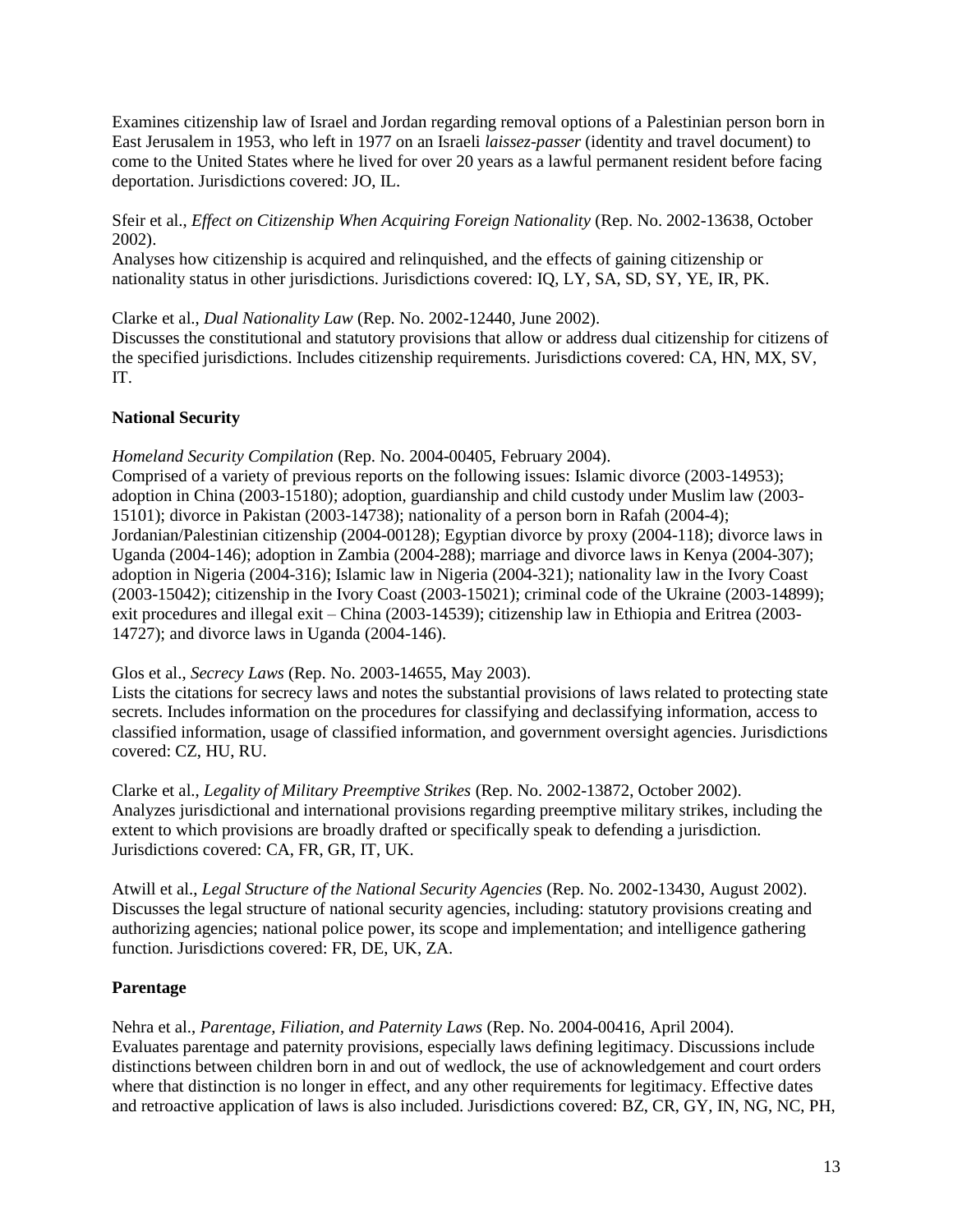VC, All States of Mexico, State of Lagos in Nigeria.

## <span id="page-17-0"></span>**Petrochemicals**

Rodriguez-Ferrand et al., *Offshore Oil and Gas Programs* (Rep. No. 2003-14489, March 2003). Examines regulations for foreign development of offshore oil and gas reserves, including: sovereign ownership of national resources; mining rights, leases and licenses; restrictions on foreign capital; statutory definitions of offshore areas; technical, financial, and legal requirements on foreign companies; and use of environmental impact statements. Jurisdictions covered: AO, AU, BR, CN, ID, IN, MX, NO, NL, NZ, RU, UK.

# <span id="page-17-1"></span>**Pharmaceuticals**

Shroff et al., *Compulsory Licensing Of Patented Medicines* (Rep. No. 2004-00847, May 2004). Analyzes the circumstances under which generic drug manufacturers can secure licenses to work with patented inventions, including: the requirements for granting licenses and the terms of those licenses (including those conditions relating to duties and responsibilities of the original patent holder); the circumstances under which courts may compel patent grantees to grant licenses; the extent to which compulsory licensing provisions conform to or conflict with the Agreement on Trade-Related Aspects of Intellectual Property Rights (TRIPS); and EU policies related to compulsory licensing. Jurisdictions covered: AU, CA, EU, JP, NZ, CH.

#### Clarke & Papademetriou, *Limiting Drugs for Export in Canada and the European Union* (Rep. No. 2004- 00716, April 2004).

Examines the legality of contractual provisions imposed by manufacturers that prohibit the export of drugs to other countries from the country those drugs are originally supplied to. Includes background on drug re-importation or parallel trade in light of European Union policies and directives, as well as a discussion of Internet pharmacies affected by such provisions.

Freitas et al., *Export Controls over State-subsidized Pharmaceuticals* (Rep. No. 2004-00507, February 2004).

Examines the regulatory and policy structures surrounding subsidized and non-subsidized pharmaceuticals, including: the extent to which the lack of state subsidized programs leads to a lack of export controls or alternative regulatory structures; instances where controls regulate Internet pharmacies and the involvement of drug manufacturers in that process; pricing controls; parallel trade within the EU community; and implications for EU members who restrict pharmaceutical exports. Jurisdictions covered: BR, CA, NZ, CN, IL, IN, NI, PL, RU, UK.

Clarke et al., *Prescription Drugs: the Legal Framework* (Rep. No. 2003-15074, October 2003). Examines how prescription drugs are controlled and managed, including: health care systems and drug coverage; prescription drug regulations covering approval, marketing and advertising; and price controls. Also describes proposed legislative initiatives. Jurisdictions covered: CA, CN, EU, DE, FR, IN, IL, IT, JP, MX, NL, RU, ES, UK.

# <span id="page-17-2"></span>**Police**

Roudik, *National Law Enforcement System* (Rep. No. 2003-14503, October 2003).

Analyzes the law enforcement and judiciary systems as set out in constitutional and statutory provisions, including: police power and police duties; organizational structure of police departments; training of police officers; prerequisites for joining a police force; internal controls and sanctions, judicial authority; and court systems. Also notes ongoing issues such as corruption and police brutality, and membership in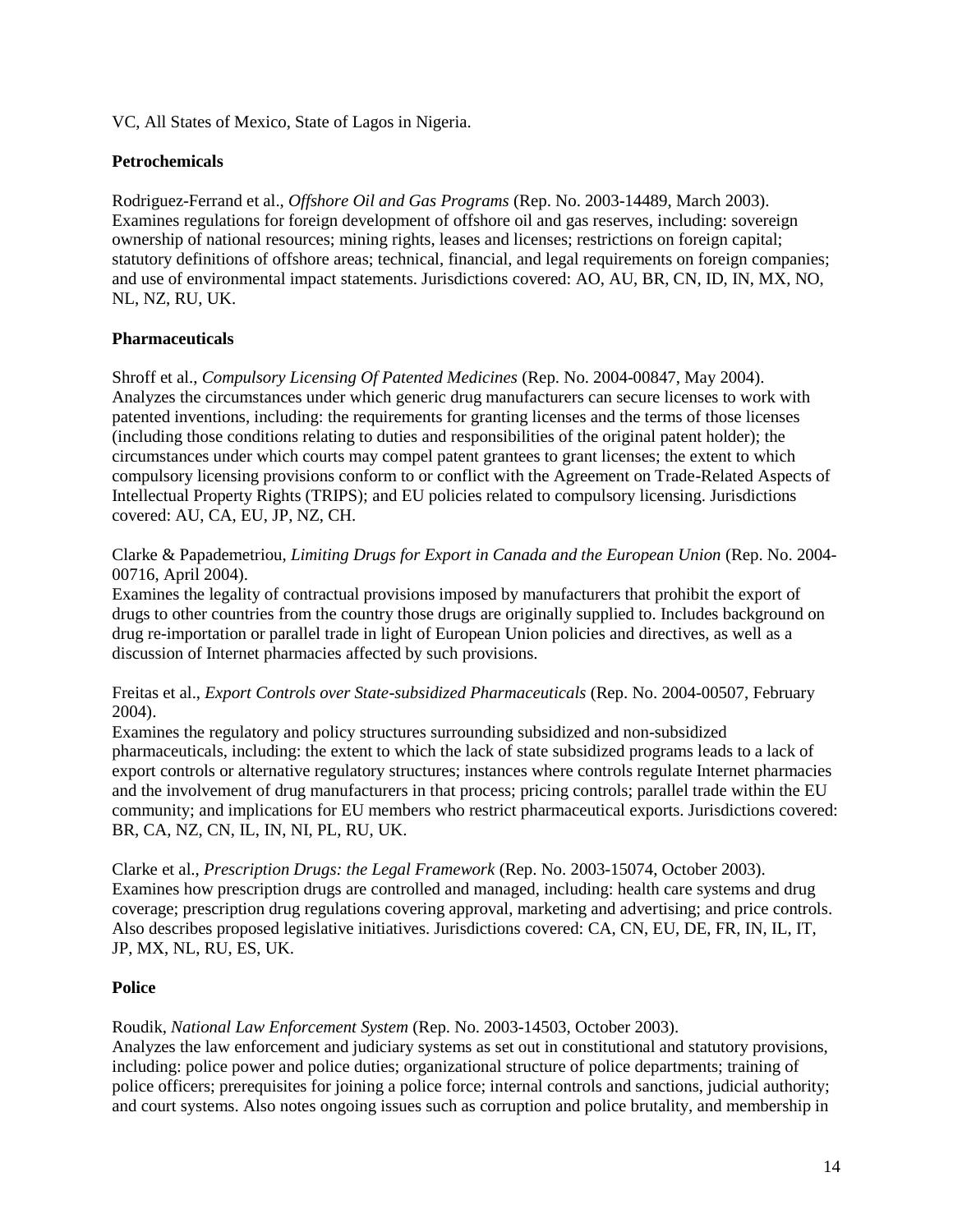Interpol, where applicable. Jurisdictions covered: KG, KT, LT, TJ, TM, UZ, AM, MD.

## <span id="page-18-0"></span>**Postal Services**

Clarke & Shroff, *The Legal Aspects of Postal Services* (Rep. No. 2002-11903, February 2002). Examines the legal framework of how postal services are provided (including privatization proposals), which entities regulate postal services (including the extent to which postal services operate independently of the government), and other regulatory reform. Jurisdictions covered: CA, UK.

# <span id="page-18-1"></span>**Public Debt**

DeGlopper et al., *Sovereign Debt* (Rep. No. 2002-13892, October 28, 2002).

Discusses how countries incur sovereign debt, including the government agency or entity authorized to incur state debt, attributes that distinguish that debt, constitutional or statutory provisions that impose restrictions or create oversight over that debt, and the categories and characteristics of the securities and instruments used. Jurisdictions covered: AU, CA, FR, JP, UK.

#### <span id="page-18-2"></span>**Refugees**

Mwalimu, *Refugees: The Legal Framework* (Rep. No. 2003-14986, July 2003). Analyzes the status and control of refugees, including: definition of a refugee; treaties; detention; crimes committed by refugees; harboring and employing refugees; jurisdictional entry and departure points; deportation; settlements; and relevant citizenship or nationality laws. Jurisdictions covered: Sub-Saharan Africa, TZ, KE, UG.

#### <span id="page-18-3"></span>**Restitution of Property**

#### Roudik, *Restitution of Property Confiscated by Communist Government* (Rep. No. 2003-14676, May 2003).

Specifies policies, provisions and procedures related to returning property seized by Communist governments, and compensation for such property, including: whether there is a specific restitutionrelated law; eligibility for restitution; dates of government performing seizures and conditions under which seizures were committed; use of vouchers in the restitution process; restitution of religious lands; role of the judiciary in implementing restitution laws; and the use of petition in the absence of specific restitution laws. Jurisdictions covered: AM, AZ, GE, KZ, TM, UZ; BY, BG, HR, MD, RO, YU, UA.

#### <span id="page-18-4"></span>**Sanctions (International Law)**

## Palmer et al., *Criminal And Civil Sanctions For Abuses Of The United Nations Oil-For-Food Program In Iraq* (Rep. No. 2004-00727, April 2004).

Explores bribery, fraud, and other transnational criminal activities in connection with the Oil-for-Food program (created by U.N. Security Council Resolution 986), an exception to United Nations sanctions imposed on Iraq in U.N. Resolution 661. Also examines the extent to which activities that violate the U.N. resolutions are punishable under the respective national laws of those countries bound by the resolutions. Includes a brief overview of GAO findings regarding how officials circumvented restrictions related to the Oil-for-Food program. Jurisdictions covered: CH, EG, LB, JO, FR, RU, UA, BY.

#### <span id="page-18-5"></span>**Taxation**

Clarke, *Taxation of Savings* (Rep. No. 2003-14557, May 2003). Reviews the extent to which savings are taxed, including related laws and regulations covering the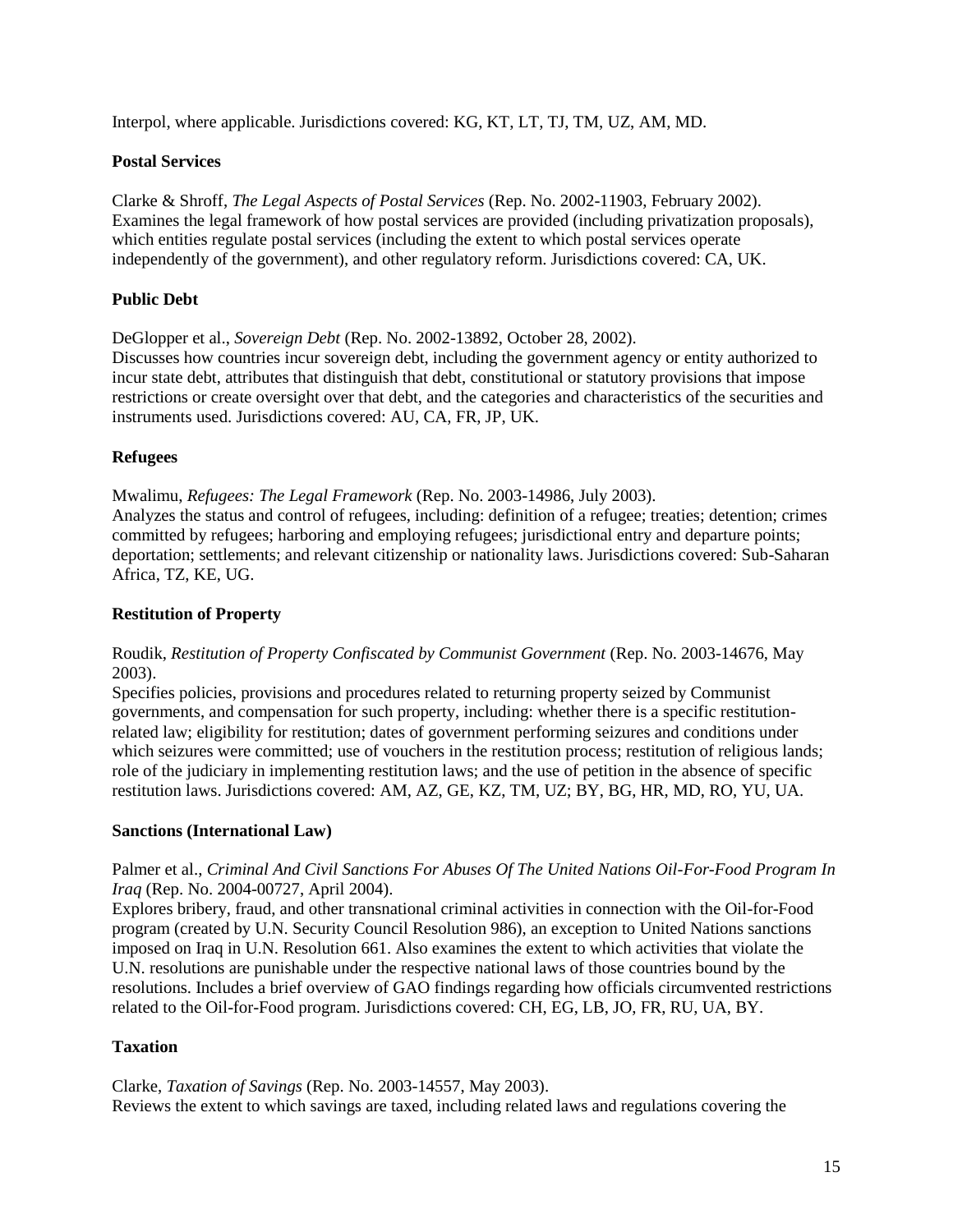following: types of retirement savings accounts; compulsory or mandatory funds; whether retirement savings accounts are tax favored; type of tax preference; contribution limits; and rates of taxation for interest or withdrawals. Jurisdictions covered: CA, CL, DE, FR, IT, JP, MX, NL, HK, SE, UK.

Atwill et al., *Taxation of Former Residents and Estate Taxation* (Rep. No. 2002-13371, July 2002). Updates the information from the Joint Committee's report of 2000 on "Other Countries' Taxation of Expatriation, Residency Termination, Immigration, and Estates, Inheritance and Gifts." Jurisdictions covered: FR, GR, NL.

Palmer et al., *Corporate Residency for Tax Purposes* (Rep. No. 2002-13369, July 2002). Evaluates requirements on corporations related to taxation, including: residency of companies and noncorporate intermediaries; limited partnerships; dual residence companies; trusts; and corporate management and control. The report contains a comparative summary of all the noted jurisdictions. Jurisdictions covered: AU, BR, CA, FR, MX, NL, DE, UK.

Atwill et al., *Taxation of Mutual Funds* (Rep. No. 2001-10618, March 2001). Describes the forms of mutual funds and the applicable taxes applied to them, including the treatment of non-resident taxpayers, capital gains, and dividends. The report includes a bibliography. Jurisdictions covered: FR, IT, JP.

# <span id="page-19-0"></span>**Terrorism**

Glos et al., *Suits Against Americans for Acts of Terrorism* (Rep. No. 2003-14887, July 2003). An overview of legislation and policy related to foreign nationals bringing civil lawsuits against the United States or American citizens for acts of terrorism, war crimes, or other violence. Includes discussions of immunity from suit, and the extent to which American citizens are subject to foreign laws when present on foreign soil. Jurisdictions covered: BE, CU, IR, KP; LY, SD, SY.

Salvo et al., *European Legal Cooperation Against Terrorism; Anti-terrorism Legislation and Enforcement* (Rep. No. 2002-13635, September 2002).

Analyses post-September 11, 2001 legal responses to terrorism in European jurisdictions, including: immigration, asylum, and tracking of aliens; surveillance, intelligence and cooperation; anti-terrorism laws and measures; terrorist financing and measures. Includes a comparative chart for each jurisdiction detailing pre-September 11 and post-September 11 legal frameworks in each of these 4 areas. Jurisdictions covered: Europe.

Palmer et al., *Terrorism Talking Points* (Rep. No. 2002-13573, September 2002). Provides short summaries, by jurisdiction, of a variety of subjects, including: immigration; wiretapping; identity cards; financial reporting, terrorist funding and asset recovery; prohibited organizations; legislation; international conventions and organizations; criminal provisions; use of Internet; and asylum. Jurisdictions covered: AT, BE, BG, Baltic States, CH, CZ, FR, HR, IE, LU, MT, UK, PT, RU, SK.

DeGlopper et al., *Preventive Detention* (Rep. No. 2002-13512, September 2002).

Examines the statutory and judicial provisions governing preventive detention of persons suspected of contemplating illegal activity, including terrorist suspects. Where applicable, also discussespretrial detention and deportation of detainees. Jurisdictions covered: AU, BR, DE, ES, FR, IN, IT, MX, UK, ZA.

Roudik et al., *European Legal Cooperation Against Terrorism* (Rep. No. 2002-13356, August 2002). Analyses cooperative efforts to fight terrorism, including: pre-September 11, 2001 legislation; computer protection and the Internet; countries that have experienced terrorism and their policy, legislative, and investigative responses; post-September 11, 2001 legislation; and limits to counter-terrorism activity and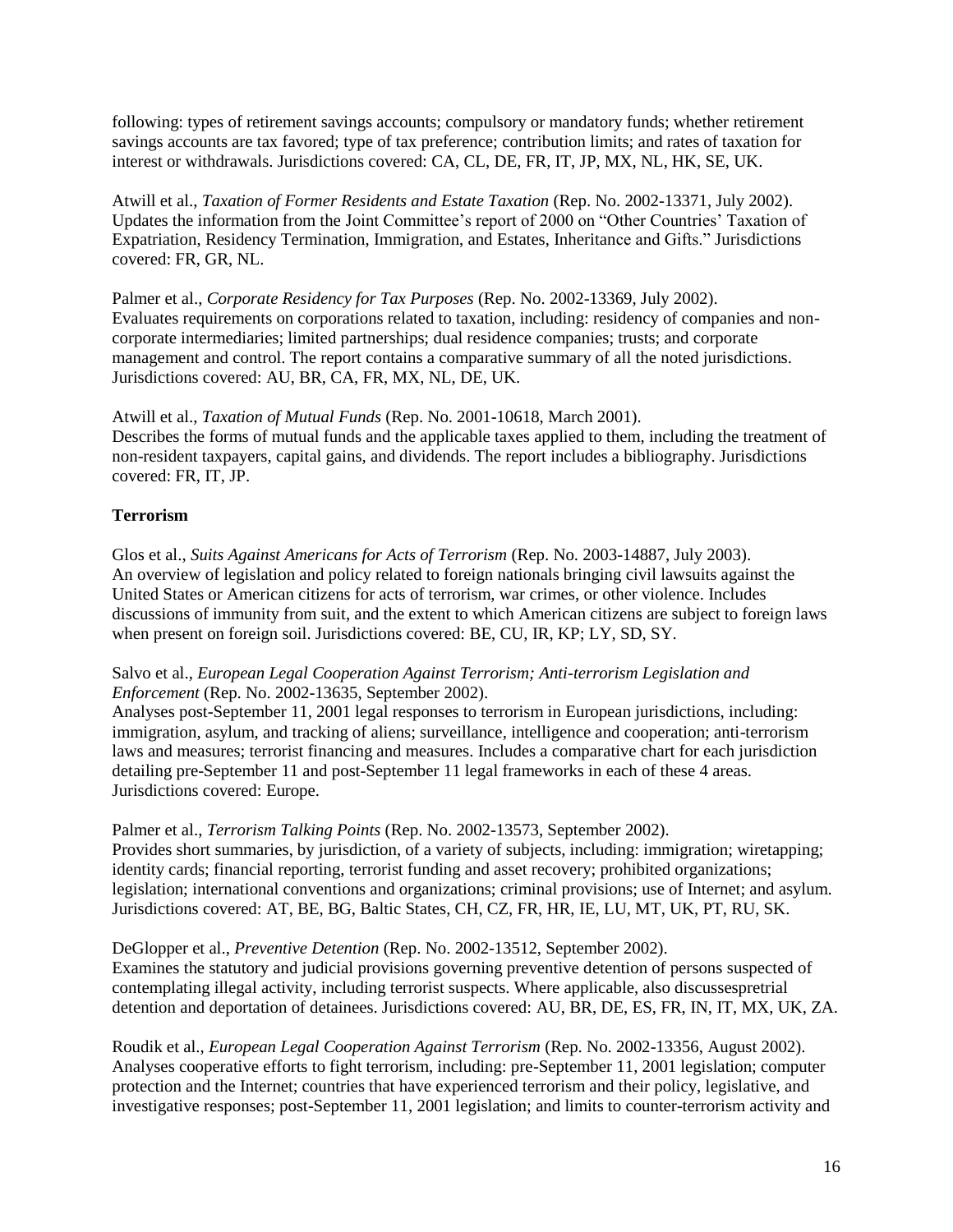cooperation. Jurisdictions covered: AT, BE, BG, CH, CY, CZ, DE, EE, ES, EU, FR, GR, IE, IM, IT, LT, LU, LV, MT, NL, PL, PT, SK, UK.

Sfeir et al., *Suits Against Terrorist States* (Rep. No. 2002-11904, April 2002). Discusses foreign laws that allow suits against the United States for terrorist acts, and the extent to which the United States might be liable for damages under those laws. Jurisdictions covered: CU, KR, IQ, SD, LY, SY.

Vafai et al., *Terrorism: Foreign Legal Framework* (Rep. Nos. 2001-11621, 2002-12004, 2002-12119, and 2002-12244; November 2001).

Evaluates legal provisions related to terrorism, terrorists, or terrorist activity, including, where applicable, policies, statutes and international conventions on the following: Organization and Coordination of Anti-Terrorist Bodies; airport security; bio-terrorism; computer security; financial disclosure and money laundering; national identity cards; criminal jurisdiction; deportation; extradition; restrictions on religious activity; jurisdiction; penalties. Jurisdictions covered: AF, AU, CN, CZ, EU, FR, HK, IN, IR, IT, JP, LR, NL, PK, RU, TR, UK, ZA, IL, KR.

Vafai et al., Terrorism: Foreign Legal Responses (Rep. No. 2001-11538, September 2001). Evaluates legal provisions related to terrorism, terrorists, or terrorist activity, including, where applicable, policies, statutes and international conventions on the following: Organization and Coordination of Anti-Terrorist Bodies; airport security; bio-terrorism; computer security; financial disclosure and money laundering; national identity cards; criminal jurisdiction; deportation; extradition; restrictions on religious activity; jurisdiction; penalties. Jurisdictions covered: AF, AR, ARAB STATES, AU, BIB, CA, CN, CZ, DE, EU, GR, HK, IL, IN, IR, IT, JP, KR, LR, MX, NL, PK, PL, RU, TR, UK.

#### <span id="page-20-0"></span>**Tobacco Regulation**

Rodriguez-Ferrand et al., *National Tobacco Control Laws and Regulations* (Rep. No. 2001-11168, July 2001).

Analyzes decrees and statutory and regulatory provisions related to the use, distribution and control of tobacco, including: taxation; licensure of manufacturers and distributors; smoke-free environment regulation; advertising and promotion; and packaging, labeling and reporting requirements. Jurisdictions covered: AR, BR, CL, CM, JP, Mercosur.

# <span id="page-20-1"></span>**Trade**

Papademetriou & Feikert, U.S.-U.K. Free Trade Agreement (Rep. No. 2004-00230, December 2003). Examines whether a member of the European Union (EU) can negotiate and enter into trade agreements with a non-member state. Also contains a memorandum that notes the issues around the efficacy of the United Kingdom's EU membership, and proposals to evaluate that membership. Jurisdictions covered: EU, UK.

Rodriguez-Ferrand et al., *Ratification of Trade Agreements* (Rep. No. 2002-12263, June 2002). Evaluates the constitutional and statutory provisions that empower the government to conduct foreign affairs and enter into international agreements and conventions, including trade agreements, and presents specific procedures for ratification as well as details on implementing legislation specifically related to trade. Jurisdictions covered: AR, AU, CA, CZ, DE, FR, GR, IN, IT, NL, PL, CN, TW, CH, UK, Soviet Republics: BG, EE, GE, KY, LV, LI, MD.

Rodriguez-Ferrand et al., *Fast Track Authority in Negotiating Trade Agreements* (Rep. No. 2001-11443, August 2001).